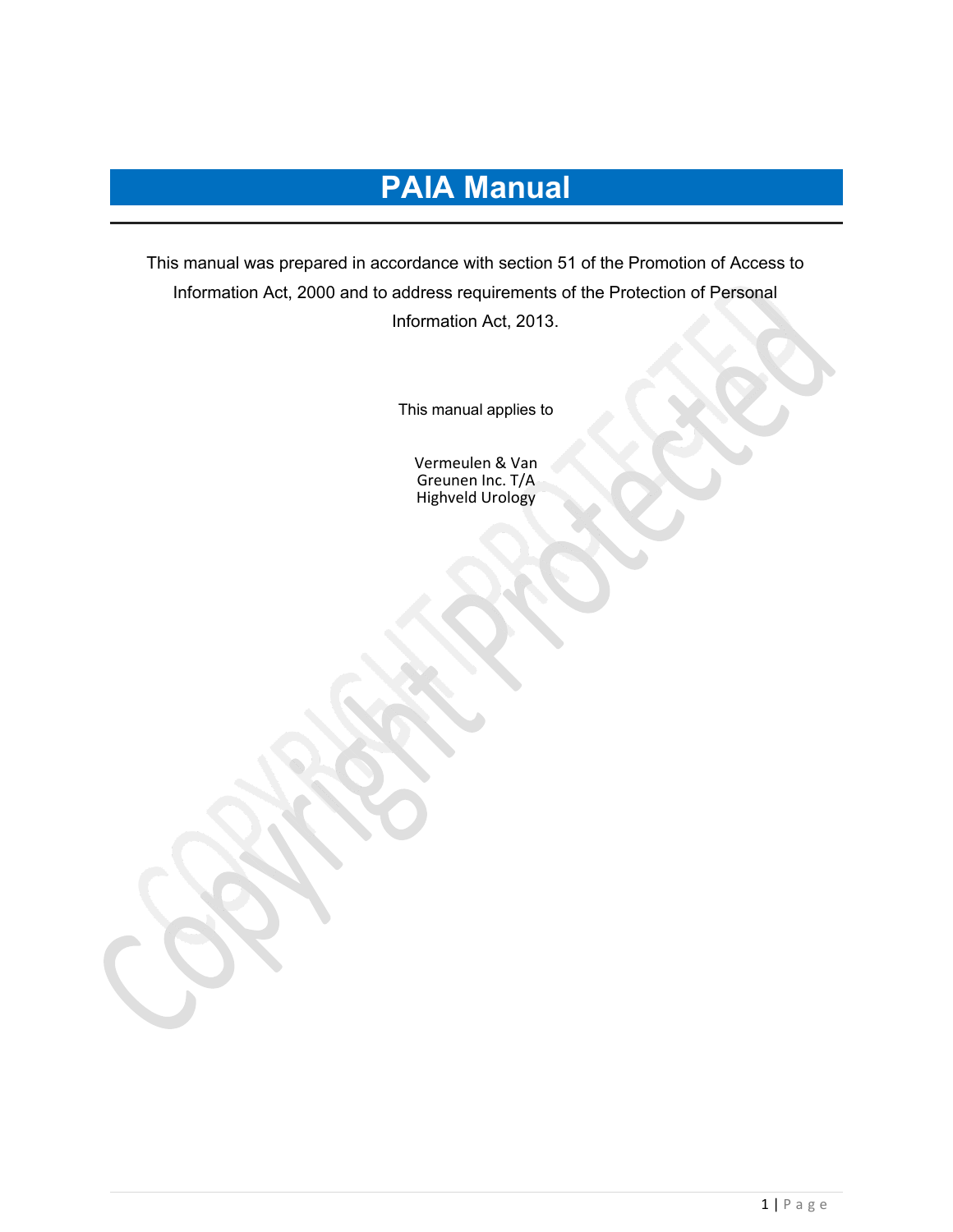## **1. BACKGROUND TO THE PROMOTION OF ACCESS TO INFORMATION ACT**

- 1.1. The Promotion of Access to Information Act, No. 2of 2000 (the "Act) was enacted on 3 February 2000, giving effect to the constitutional right in terms of section 32 of the Bill of Rights contained in the Constitution of the Republic of South Africa 108 of 1996 (the "Constitution") of access to any information held by the state and any information that is held by another person and that is required for the exercise or protection of any rights.
- 1.2. In terms of section 51 of the Act, all Private Bodies are required to compile an Information Manual ("PAIA Manual").
- 1.3. Where a request is made in terms of the Act, the body to whom the request is made is obliged to release the information, subject to applicable legislative and / or regulatory requirements, except where the Act expressly provides that the information may be adopted when requesting information from a public or private body.

# 2. Vermeulen & Van Greunen Inc. T/A Highveld Urology

2.1 Dr L P Vermeulen and Dr N van Greunen – Urologists – based in the Witbank and Middelburg area. Drs Vermeulen and Van Greunen specialize in Urology

# **3. PAIA MANUAL**

- 3.1. The purpose of PAIA is to promote the right of access to information, to foster a culture of transparency and accountability within Vermeulen & Van Greunen Inc. T/A Highveld Urology
- by giving the right to information that is required for the exercise or protection of any right and to actively promote a society in which the people of South Africa have effective accessto information to enable them to exercise and protect their rights.
- 3.2. In order to promote effective governance of private bodies, it is necessary to ensure that everyone is empowered and educated to understand their rights in relation to public and privatebodies.
- 3.3. Section 9 of the Act recognises that the right to access information cannot be unlimited and should be subject to justifiable limitations, including, but not limited to:
	- 3.3.1. Limitations aimed at the reasonable protection of privacy;
	- 3.3.2. Commercial confidentiality; and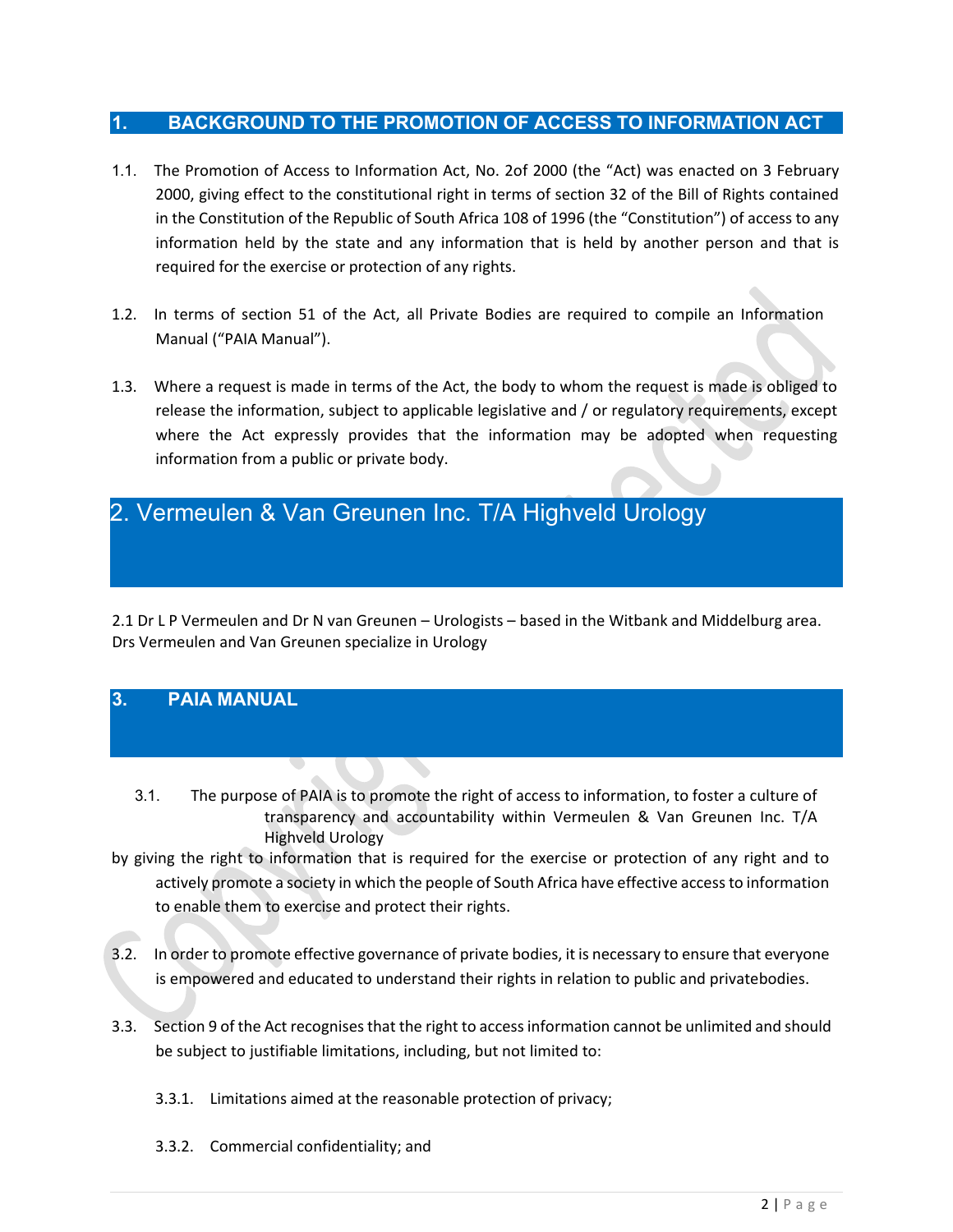# 3.3.3. Effective, efficient and good governance;

and in a manner which balances that right with any other rights, including such rights contained in the Bill of Rights in the Constitution.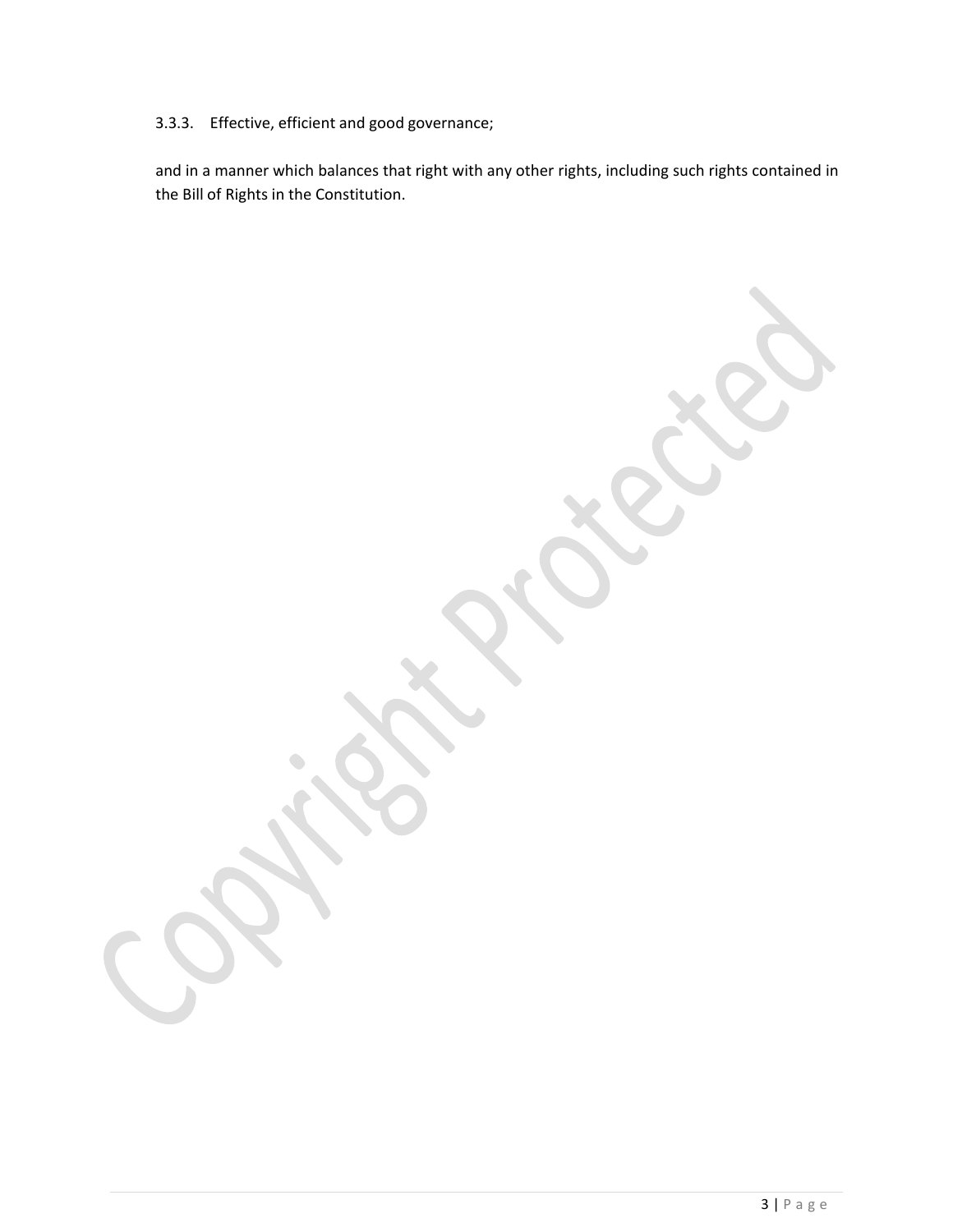3.4. This PAIA Manual complies with the requirements of guide mentioned in section 10 of the Act and recognises that upon commencement of the Protection of Personal Information Act 4 of 2013, that the appointed Information Regulator will be responsible to regulate compliance with the Act and its regulations by private and public bodies.

# **4. CONTACT DETAILS OF THE MANAGING DIRECTOR [SECTION 51(1)(A)]**

| <b>Managing Director:</b>  | Dr N van Greunen                                                                                                     |
|----------------------------|----------------------------------------------------------------------------------------------------------------------|
| <b>Registered Address:</b> | Witbank Urology<br>Life Cosmos Hospital<br>Cnr of OR Tambo & Beatty Avenue<br>Witbank<br>1035<br><b>SOUTH AFRICA</b> |
| <b>Postal Address:</b>     | PO Box 582<br><b>River Crescent</b><br>Die Heuwel<br>1042<br><b>SOUTH AFRICA</b>                                     |
| <b>Telephone Number:</b>   | $(013) 653 - 8328$                                                                                                   |
| <b>Website:</b>            | www.highveldurology.co.za                                                                                            |

# **5. THE INFORMATION OFFICER [SECTION 51(1)(B)]**

5.1. The Act prescribes the appointment of an Information Officer for public bodies where such Information Officer is responsible to, inter alia, assess request for access to information. The head of a private body fulfils such a function in terms of section 51. Vermeulen & Van Greunen Inc. T/A Highveld Urology has opted to appoint an Information Officer to assess such a request for access to information as well as to oversee its required functions in terms of the Act.

- 5.2. The Information Officer appointed in terms of the Act also refers to the Information Officer as referred to in the Protection of Personal Information Act 4 of 2013. The Information Officer oversees the functions and responsibilities as required for in terms of both this Act as well as the duties and responsibilities in terms of section 55 of the Protection of Personal Information Act 4 of 2013 after registering with the Information Regulator.
- 5.3. The Information Officer may appoint, where it is deemed necessary, Deputy Information Officers, as allowed in terms of section 17 of the Act as well as section 56 of the Protection of Personal Information Act 4 of 2013. This is in order to render Vermeulen & Van Greunen Inc. T/A Highveld Urology as accessibleas reasonable possible for requesters of its records and to ensure fulfilment of its obligations and responsibilities as prescribed in terms of section 55 of the Protection of Personal Information Act 4 of 2013. All request for information in terms of this Act must be addressed to the Information Officer.

# **CONTACT DETAILS OF THE INFORMATION OFFICER**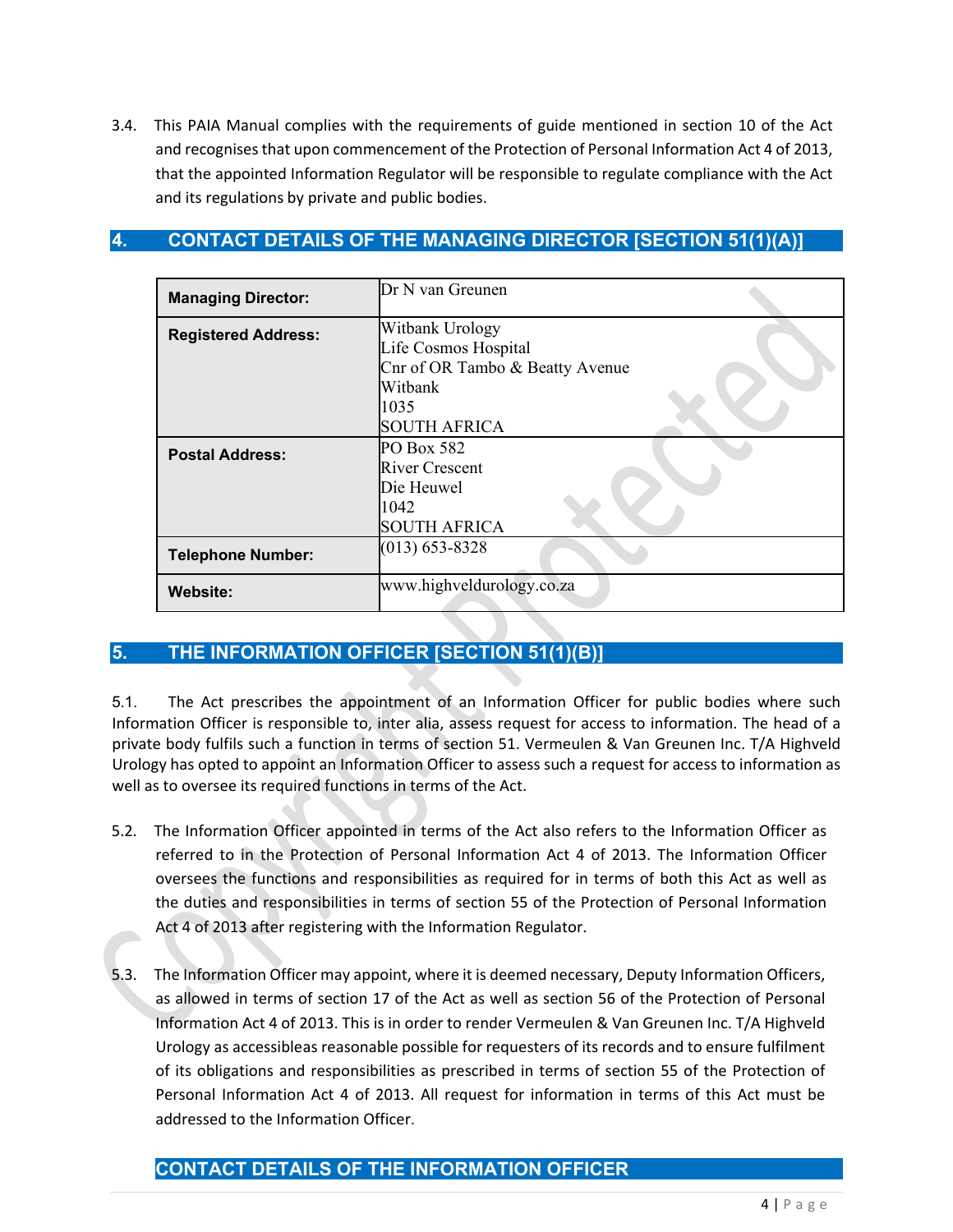**Physical Address: Witbank Urology Life Cosmos Hospital Cnr of OR Tambo & Beatty Avenue Witbank 1035 SOUTH AFRICA Telephone Number: (013) 653-8028 Information Officer: Amanda Greyling**

**Email: witbankurology.finance@gmail.com**

# **6.** GUIDE OF SA HUMAN RIGHTS COMMISSION (SECTION 51(1)

- 6.1. The ACT grants a requester access to records of a private body, if the record is required for the exercise or protection of any rights. If a public body lodges a request, the public body must be acting in the public interest.
- 6.2. Requests in terms of the ACT shall be made in accordance with the prescribed procedures, at the rates provided. The forms and tariff are dealt with in paragraphs 6 and 7 of the Act.
- 6.3. Requesters are referred to the Guide in terms of Section 10 which has been compiled by the South African Human Rights Commission, which will contain information for the purposes of exercising Constitutional Rights. The Guide is available from the SAHRC.
- 6.4. The contact details of the Commission are:

| <b>Contact body:</b>     | The South African Human Rights Commission |
|--------------------------|-------------------------------------------|
| <b>Physical Address:</b> | <b>PAIA Unit</b>                          |
|                          | 29 Princess of Wales Terrace              |
|                          | <b>Cnr York and Andrew Streets</b>        |
|                          | Parktown                                  |
| <b>Postal Address:</b>   | Private Bag 2700, Houghton 2041           |
| <b>Telephone Number:</b> | +27 11 877 3600                           |
| E-Mail:                  | PAIA@sahrc.org.za                         |
| <b>Web Site:</b>         | www.sahrc.org.za                          |

### **7. THE LATEST NOTICE IN TERMS OF SECTION 52(2) (IF ANY)[SECTION 51(1)(C)]**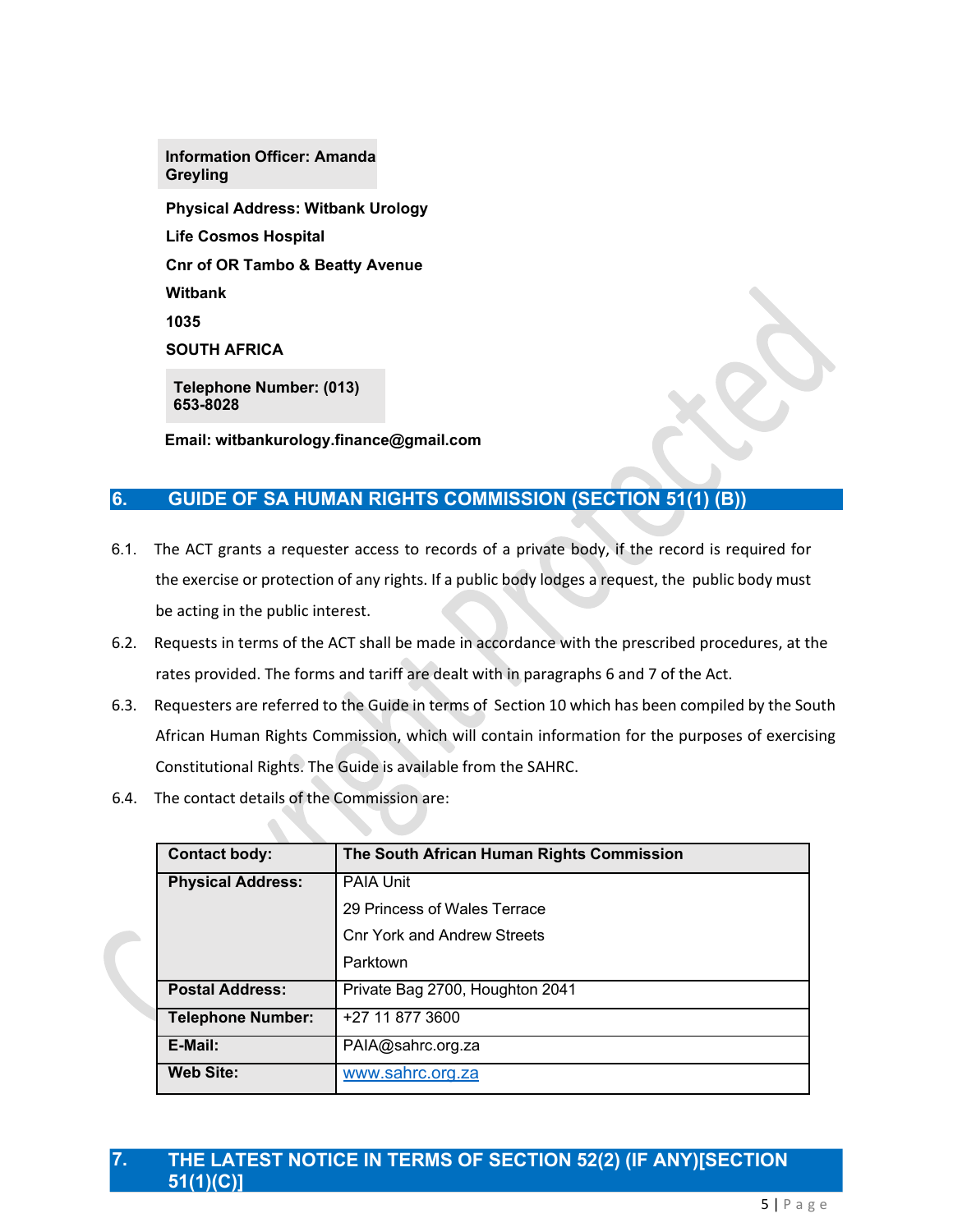No notice has been published on the categories of records that are automatically available without a person having to request access in terms of Section 52(2) of PAIA.

# **8. SUBJECTS AND CATEGORIES OF RECORDS AVAILABLE ONLY ON REQUEST TO ACCESS IN TERMS OF THE ACT (SECTION 51(1) (E))**

8.1. **Records held by** Vermeulen & Van Greunen Inc. T/A Highveld Urology For the purposes of this clause 8.1, "Personnel" refers to any person who works for, or provides services to, or on behalf of Vermeulen & Van Greunen Inc. T/A Highveld Urology and receives or is entitled to receive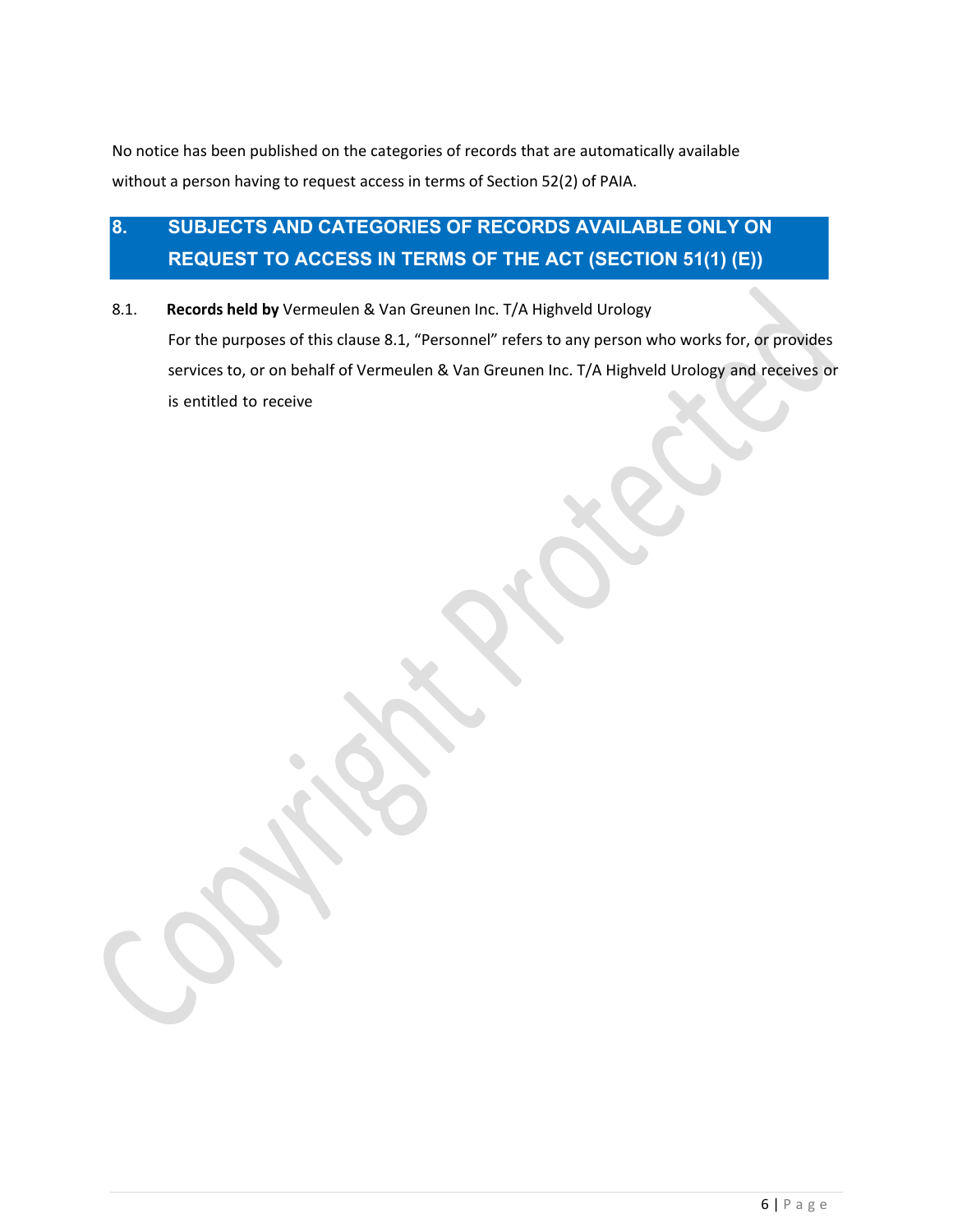remuneration and any other person who assist in carrying out or conducting the business of Vermeulen & Van Greunen Inc. T/A Highveld Urology. This includes, without limitation, directors (executive and non- executive), all permanent, temporary and part-time staff, as well as contract workers.

This clause serves as a reference to the categories of information that Vermeulen & Van Greunen Inc. T/A Highveld Urology holds. The information is classified and grouped according to records relating to the following subjects and categories:

| <b>SUBJECT</b>               | <b>CATEGORY</b>                                                       |
|------------------------------|-----------------------------------------------------------------------|
| <b>Companies Act Records</b> | All trust deeds;                                                      |
|                              | Documents of Incorporation;<br>$\bullet$                              |
|                              | Index of names of Directors;<br>$\bullet$                             |
|                              | Memorandum of Incorporation;<br>٠                                     |
|                              | Minutes of meetings of the Board of Directors;<br>٠                   |
|                              | Minutes of meetings of Shareholders;<br>$\bullet$                     |
|                              | Proxy forms;<br>$\bullet$                                             |
|                              | Register of debenture-holders;                                        |
|                              | Register of directors' shareholdings;                                 |
|                              | Share certificates;                                                   |
|                              | Share Register and other statutory registers and/or records<br>and/or |
|                              | documents;                                                            |
|                              | Special resolutions/Resolutions passed at General and Class           |
|                              | meetings;                                                             |
|                              | Records relating to the appointment of:                               |
|                              | Auditors;                                                             |
|                              | Directors;                                                            |
|                              | Prescribed Officer.                                                   |
|                              | Public Officer; and                                                   |
|                              | Secretary                                                             |
| <b>Financial Records</b>     | <b>Accounting Records;</b><br>$\bullet$                               |
|                              | <b>Annual Financial Reports;</b><br>٠                                 |
|                              | <b>Annual Financial Statements</b>                                    |
|                              | Asset Registers;                                                      |
|                              | <b>Bank Statements;</b>                                               |
|                              | Banking details and bank accounts;                                    |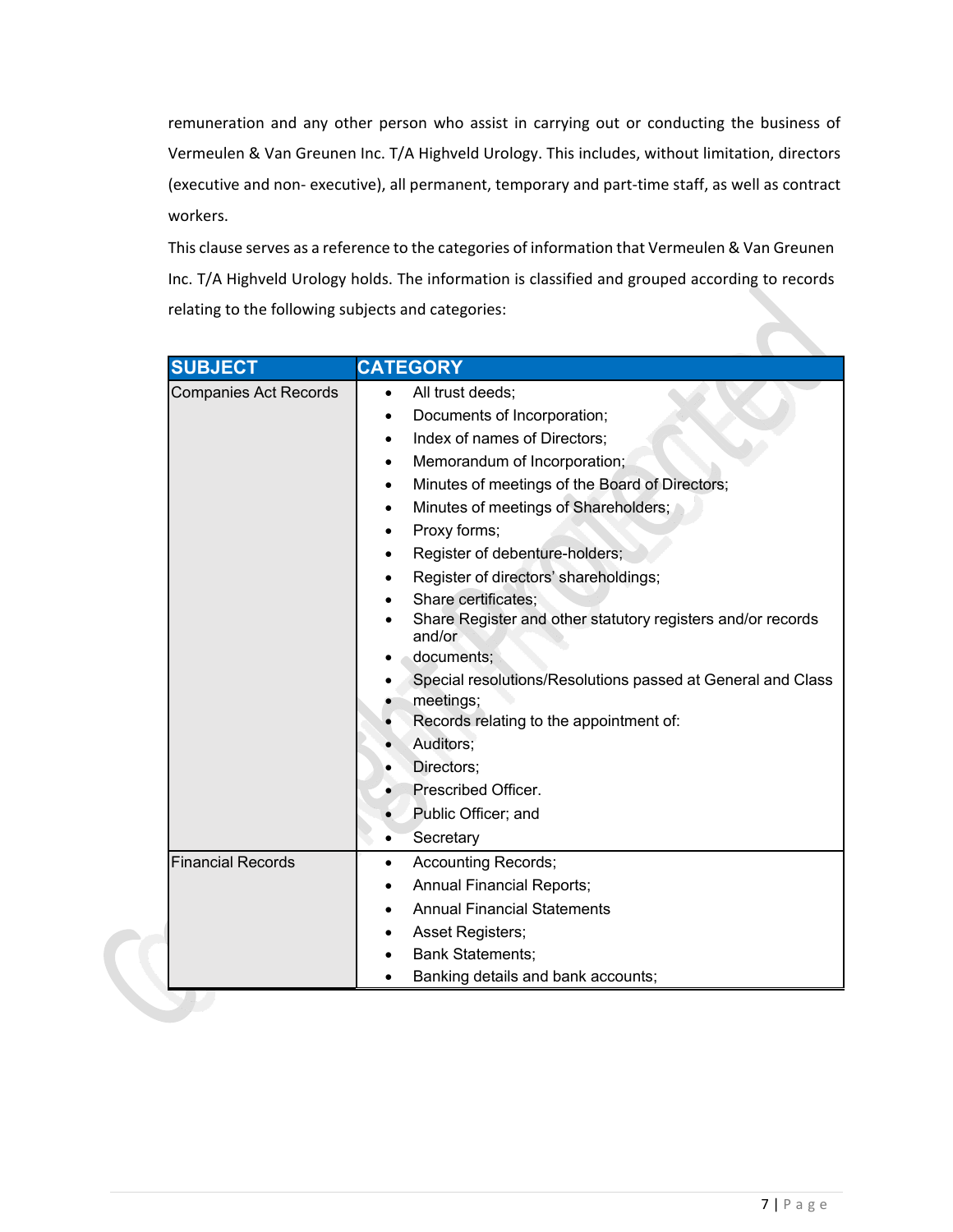|                                    | <b>Banking Records;</b><br>$\bullet$<br>Debtors / Creditors statements and invoices;<br>General ledgers and subsidiary ledgers;<br>General reconciliation;<br>Invoices;<br>Paid Cheques;<br>Policies and procedures;<br>Rental Agreements; and<br><b>Tax Returns</b>                                                                                                                                                                                                                                                                                                                                |
|------------------------------------|-----------------------------------------------------------------------------------------------------------------------------------------------------------------------------------------------------------------------------------------------------------------------------------------------------------------------------------------------------------------------------------------------------------------------------------------------------------------------------------------------------------------------------------------------------------------------------------------------------|
| <b>Income Tax Records</b>          | <b>PAYE Records:</b><br>$\bullet$<br>Documents issued to employees for income tax purposes;<br>Records of payments made to SARS on behalf of employees;<br>All other statutory compliances:<br><b>VAT</b><br><b>Regional Services Levies</b><br><b>Skills Development Levies</b><br>UIF<br>Workmen's Compensation                                                                                                                                                                                                                                                                                   |
| Personnel Documents And<br>Records | Accident books and records;<br>$\bullet$<br>Address Lists;<br>Disciplinary Code and Records;<br>Employee benefits arrangements rules and records;<br><b>Employment Contracts;</b><br><b>Employment Equity Plan</b><br>Forms and Applications;<br><b>Grievance Procedures;</b><br>Leave Records;<br>Medical Aid Records;<br>Payroll reports/ Wage register;<br>Pension Fund Records;<br>Safety, Health and Environmental records;<br>Salary Records;<br><b>SETA</b> records<br>Standard letters and notices<br>Training Manuals;<br>Training Records;<br>Workplace and Union agreements and records. |
| <b>Procurement Department</b>      | Standard Terms and Conditions for supply of services and<br>$\bullet$<br>products;<br>Contractor, client and supplier agreements;<br>٠<br>Lists of suppliers, products, services and distribution; and<br>٠<br>Policies and Procedures.                                                                                                                                                                                                                                                                                                                                                             |
| Sales Department                   | Customer details<br>Credit application information<br>Information and records provided by a third party                                                                                                                                                                                                                                                                                                                                                                                                                                                                                             |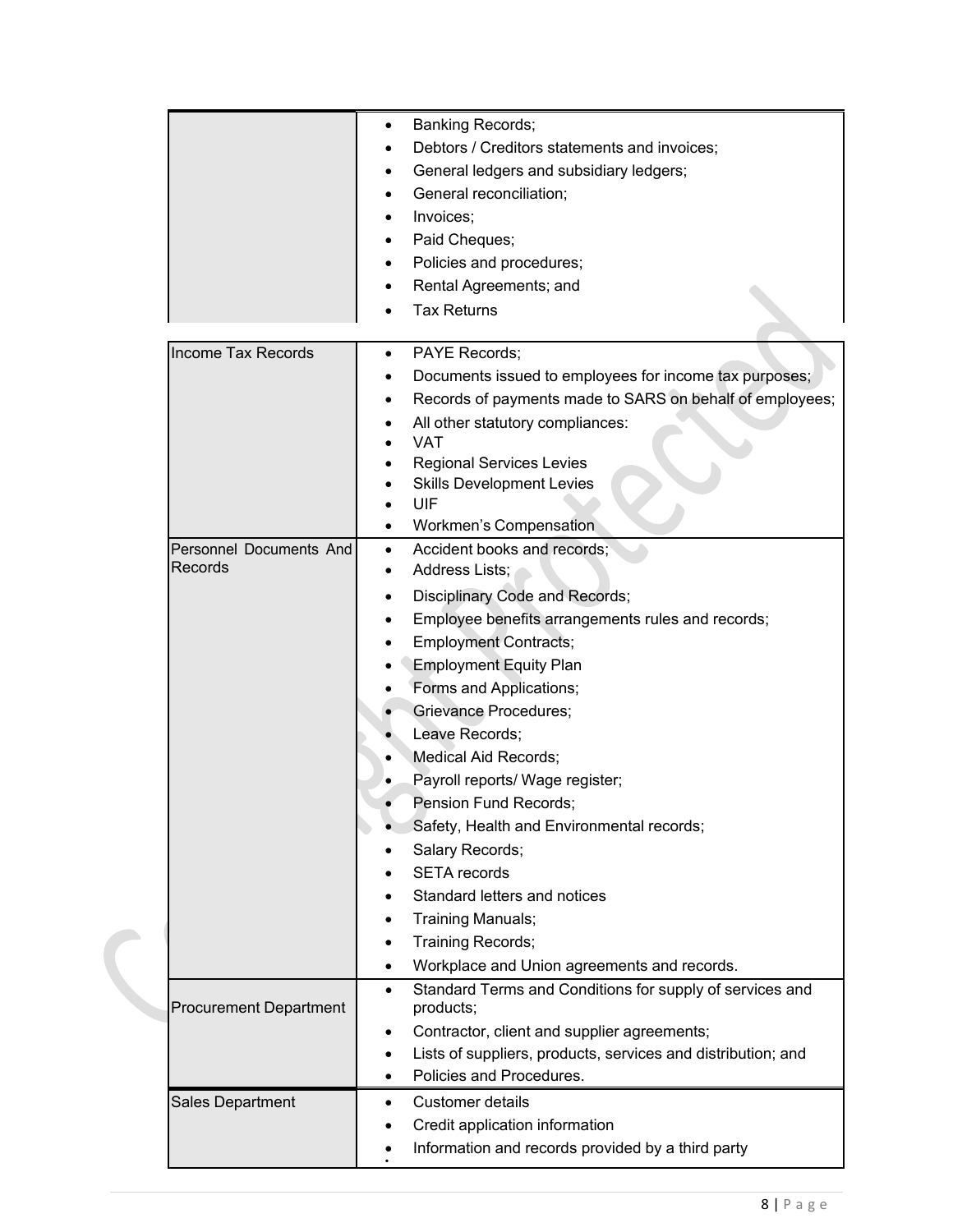| <b>Marketing Department</b>                     | Advertising and promotional material                                                                                                                                                                                                                                                                                                                                             |
|-------------------------------------------------|----------------------------------------------------------------------------------------------------------------------------------------------------------------------------------------------------------------------------------------------------------------------------------------------------------------------------------------------------------------------------------|
| Risk Management and<br>Audit                    | Audit reports;<br>Risk management frameworks; and<br>Risk management plans.                                                                                                                                                                                                                                                                                                      |
| Safety, Health and<br>Environment               | Complete Safety, Health and Environment Risk Assessment<br><b>Environmental Managements Plans</b><br>Inquiries, inspections, examinations by environmental<br>authorities                                                                                                                                                                                                        |
| <b>IT Department</b>                            | Computer / mobile device usage policy documentation;<br>$\bullet$<br>Disaster recovery plans;<br>Hardware asset registers;<br>Information security policies/standards/procedures;<br>Information technology systems and user manuals<br>Information usage policy documentation;<br>Project implementation plans;<br>Software licensing; and<br>System documentation and manuals. |
| <b>Corporate Social</b><br>Responsibility (CSR) | CSR schedule of projects/record of organisations that receive<br>$\bullet$<br>funding;<br>Reports, books, publications and general information related<br>to CSR<br>spend;<br>Records and contracts of agreement with funded<br>organisations.                                                                                                                                   |

8.2. Note that the accessibility of the records may be subject to the grounds of refusal set out in this PAIA manual. Amongst other, records deemed confidential on the part of a third party, will necessitate permission from the third party concerned, in addition to normal requirements, before Vermeulen & Van Greunen Inc. T/A Highveld Urology will consider access.

# **9. RECORDS AVAILABLE WITHOUT A REQUEST TO ACCESS IN TERMS OF THE ACT**

- 9.1. Records of a public nature, typically those disclosed on the Vermeulen & Van Greunen Inc. T/A Highveld Urology website and in its various annual reports, may be accessed without the need to submit a formal application.
- 9.2. Other non-confidential records, such as statutory records maintained at CIPC, may also be accessed without the need to submit a formal application, however, please note that an appointment to view such records will still have to be made with the Information Officer.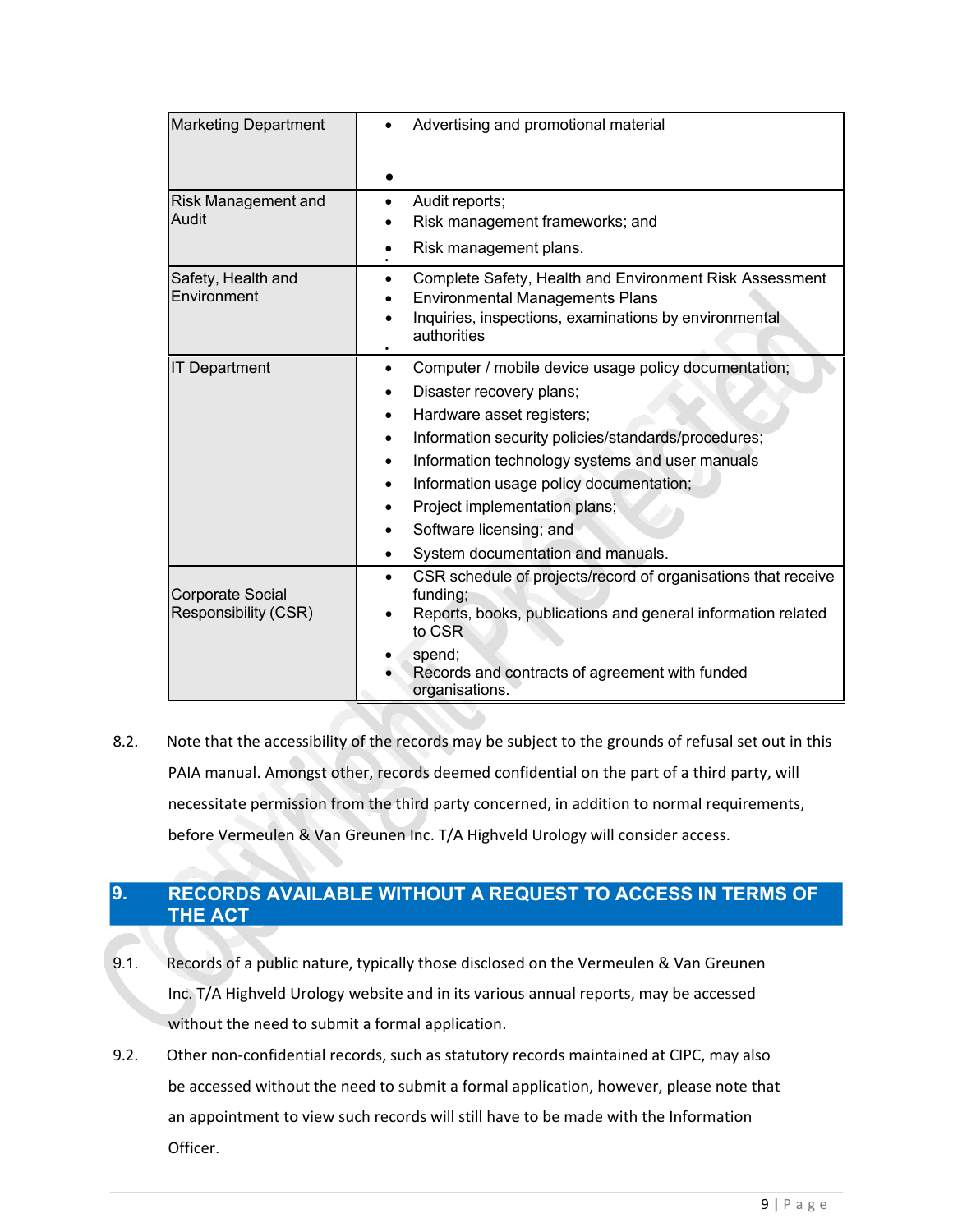# **10. DESCRIPTION OF THE RECORDS OF THE BODY WHICH ARE AVAILABLE IN ACCORDANCE WITH ANY OTHER LEGISLATION (SECTION 51(1) (D))**

10.1. Where applicable to its operations Vermeulen & Van Greunen Inc. T/A Highveld Urology also retains records and documents in terms of the legislation below. Unless disclosure is prohibited in terms of legislation, regulations, contractual agreement or otherwise, records that are required to be made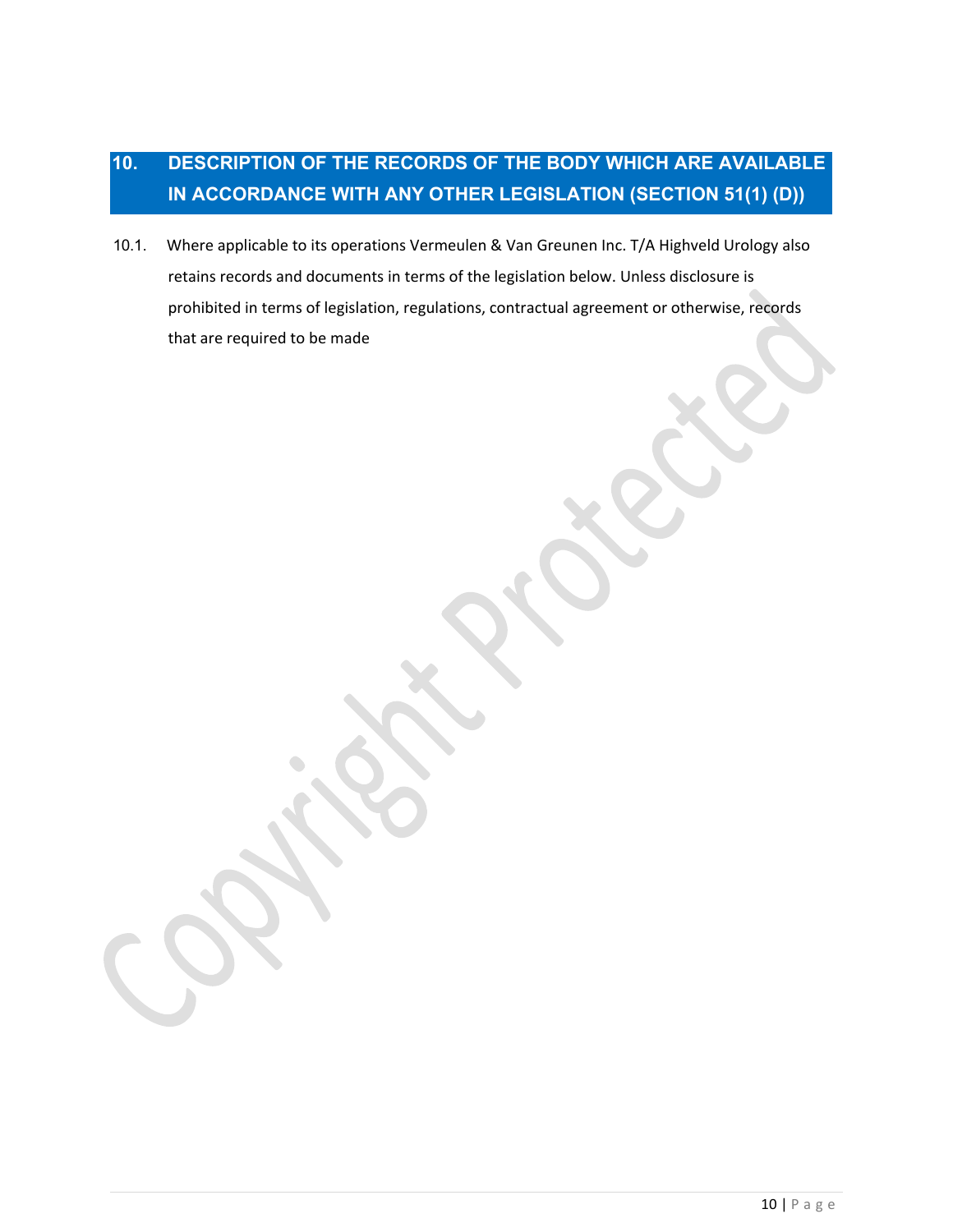available in terms of these acts shall be made available for inspection by interested parties in terms of the requirements and conditions of the Act; the below mentioned legislation and applicable internal policies and procedures, should such interested parties be entitled to such information. A request to access must be done in accordance with the prescriptions of the Act.

- a. Auditing Professions Act, No 26 of 2005;
- b. Basic Conditions of Employment Act, No 75 of 1997;
- c. Broad- Based Black Economic Empowerment Act, No 75 of 1997;
- d. Business Act, No 71 of 1991;
- e. Companies Act, No 71 of 2008;
- f. Compensation for Occupational Injuries & Diseases Act, 130 of 1993;
- g. Competition Act, No.71 of 2008;
- h. Constitution of the Republic of South Africa 2008;
- i. Copyright Act, No 98 of 1978;
- j. Customs & Excise Act, 91 of 1964;
- k. Electronic Communications Act, No 36 of 2005;
- l. Electronic Communications and Transactions Act, No 25 of 2002;
- m. Employment Equity Act, No 55 of 1998;
- n. Financial Intelligence Centre Act, No 38 of 2001;
- o. Identification Act, No. 68 of 1997;
- p. Income Tax Act, No 58 of 1962;
- q. Intellectual Property Laws Amendment Act, No 38 of 1997;
- r. Labour Relations Act, No 66 of 1995;
- s. Long Term Insurance Act, No 52 of 1998;
- t. Occupational Health & Safety Act, No 85 of 1993;
- u. Pension Funds Act, No 24 of 1956;
- v. Prescription Act, No 68 of 1969;
- w. Prevention of Organised Crime Act, No 121 of 1998;
- x. Promotion of Access to Information Act, No 2 of 2000;
- y. Protection of Personal Information Act, No. 4 of 2013;
- z. Regulation of Interception of Communications and Provision of Communication-Related Information Act 70 of 2002
- aa. Revenue laws Second Amendment Act. No 61 of 2008;
- bb. Skills Development Levies Act No. 9 of 1999;
- cc. Short-term Insurance Act No. 53 of 1998;
- dd. Trust Property Control Act 57 of 1988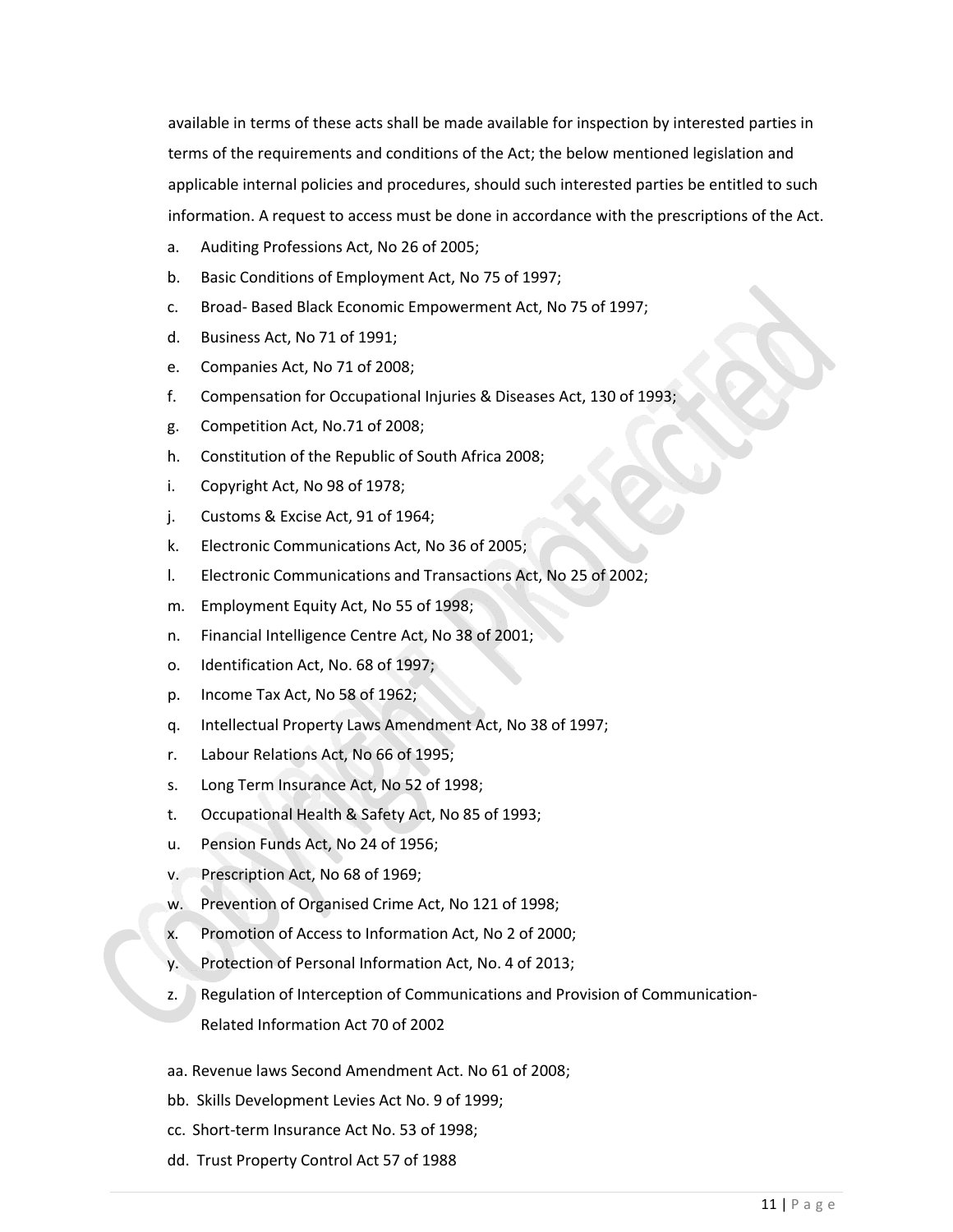- ee. Unemployment Insurance Contributions Act 4 of 2002;
- ff. Unemployment Insurance Act No. 30 of 1966;
- gg. Value Added Tax Act 89 of 1991.

\* *Although we have used our best endeavours to supply a list of applicable legislation, it is possible that this list may be incomplete. Whenever it comes to our attention that existing or new legislation allows a Requester access on a basis other than as set out in PAIA, we shall update the list accordingly. If a Requester believes that a right of access to a record exists in terms of other legislation listed above or any other legislation, the* Requester is required to indicate what legislative right the request is based on, to allow the Information *Officer the opportunity of considering the request in light thereof.*

10.2. It is further recorded that the accessibility of documents and records may be subject to the grounds of refusal set out in this PAIA Manual.

# **11. DETAIL TO FACILITATE A REQUEST FOR ACCESS TO A RECORD OF Vermeulen & Van Greunen Inc. T/A Highveld Urology (SECTION 51(1) (E))**

- 11.1. The requester must comply with all the procedural requirements contained in the Act relating to the request for access to a record.
- 11.2. The requester must complete the prescribed form enclosed herewith, and submit same as well as payment of a request fee and a deposit (if applicable) to the Information Officer or the Deputy Information Officer at the postal or physical address, fax number or electronic mail address as noted in clause 5 above.
- 11.3. The prescribed from must be filled in with sufficient information to enable the Information Officer to identify:
	- a. the record or records requested; and
	- b. the identity of the requester.
- 11.4. The requester should indicate which form of access is required and specify a postal address of fax number of the requester in the Republic;
- 11.5. The requester must state that he/she requires the information in order to exercise or protect a right, and clearly state what the nature of the right is so to be exercised or protected. The requester must clearly specify why the record is necessary to exercise or protect such a right (section 53(2)(d)).
- 11.6. Vermeulen & Van Greunen Inc. T/A Highveld Urology will process the request within 30 (thirty) days, unless the requester has stated special reasons to the satisfaction of the Information Officer that circumstances dictate that the above time periods not be complied with.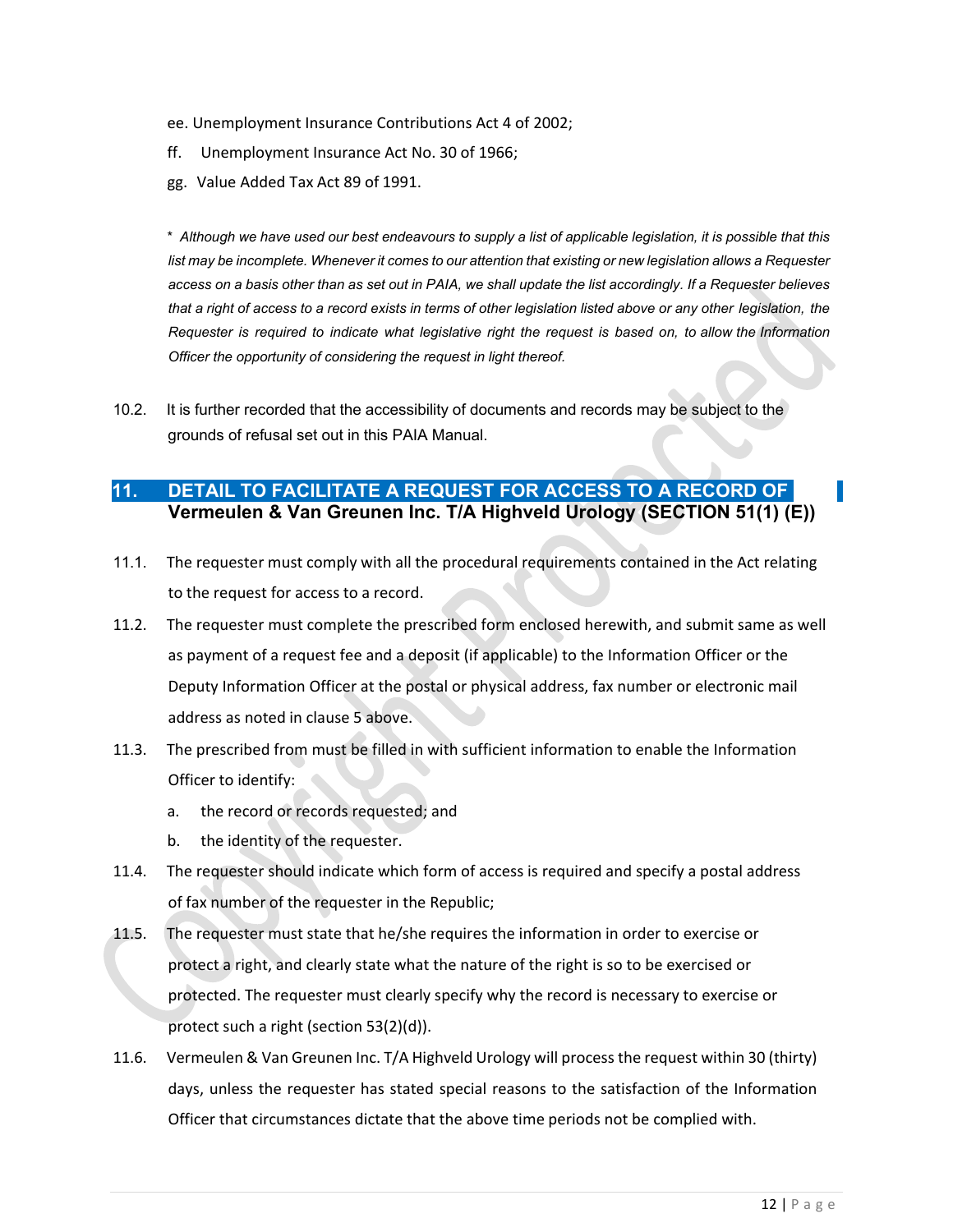- 11.7. The requester shall be advised whether access is granted or denied in writing. If, in addition, the requester requires the reasons for the decision in any other manner, the requester will be obliged to state which manner and the particulars required.
- 11.8. If a request is made on behalf of another person, then the requester must submit proof of the capacity in which the requester is making the request to the reasonable satisfaction of the Information Officer (section 53(2)(f)).
- 11.9. If an individual is unable to complete the prescribed form because of illiteracy or disability, such a person may make the request orally.
- 11.10. The requester must pay the prescribed fee, before any further processing can take place.
- 11.11. All information as listed in clause 11 herein should be provided and failing which the process will be delayed until the required information is provided. The prescribed time periods will not commence until the requester has furnished all the necessary and required information. The Information Officer shall sever a record, if possible, and grant only access to that portion requested and which is not prohibited from being disclosed.

## **12. REFUSAL OF ACCESS TO RECORDS**

12.1. Grounds to Refuse Access

A private body such as Vermeulen & Van Greunen Inc. T/A Highveld Urology is entitled to refuse a request for information.

- 12.1.1. The main grounds for Vermeulen & Van Greunen Inc. T/A Highveld Urology to refuse a request for information relates to the:
	- a. mandatory protection of the privacy of a third party who is a natural person or a deceased person (section 63) or a juristic person, as included in the Protection of Personal Information Act 4 of 2013, which would involve the unreasonable disclosure of personal information of that natural or juristic person;
	- b. mandatory protection of personal information and for disclosure of any personal information to, in addition to any other legislative, regulatory or contractual agreements, comply with the provisions of the Protection of Personal Information Act 4 of 2013;
		- mandatory protection of the commercial information of a third party (section 64) if the record contains:
			- i. trade secrets of the third party;
			- ii. financial, commercial, scientific or technical information which disclosure could likely cause harm to the financial or commercial interests of that third party;
			- iii. information disclosed in confidence by a third party to Vermeulen & Van Greunen Inc. T/A Highveld Urology, if the disclosure could put that third party at a disadvantage in negotiations or commercial competition;
	- d. mandatory protection of confidential information of third parties (section 65) if it is protected in terms of any agreement;
	- $13$  | P a g e e. mandatory protection of the safety of individuals and the protection of property (section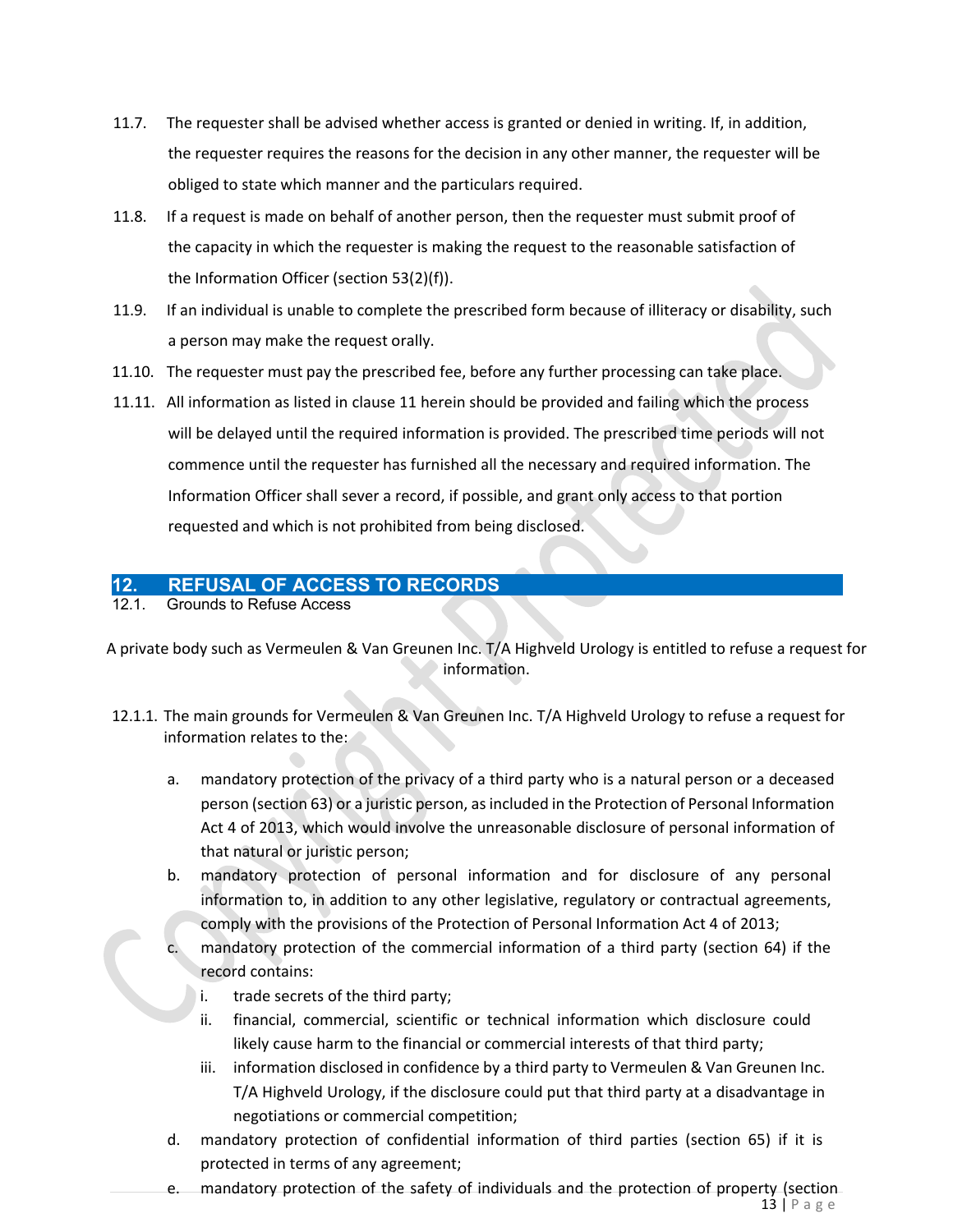66);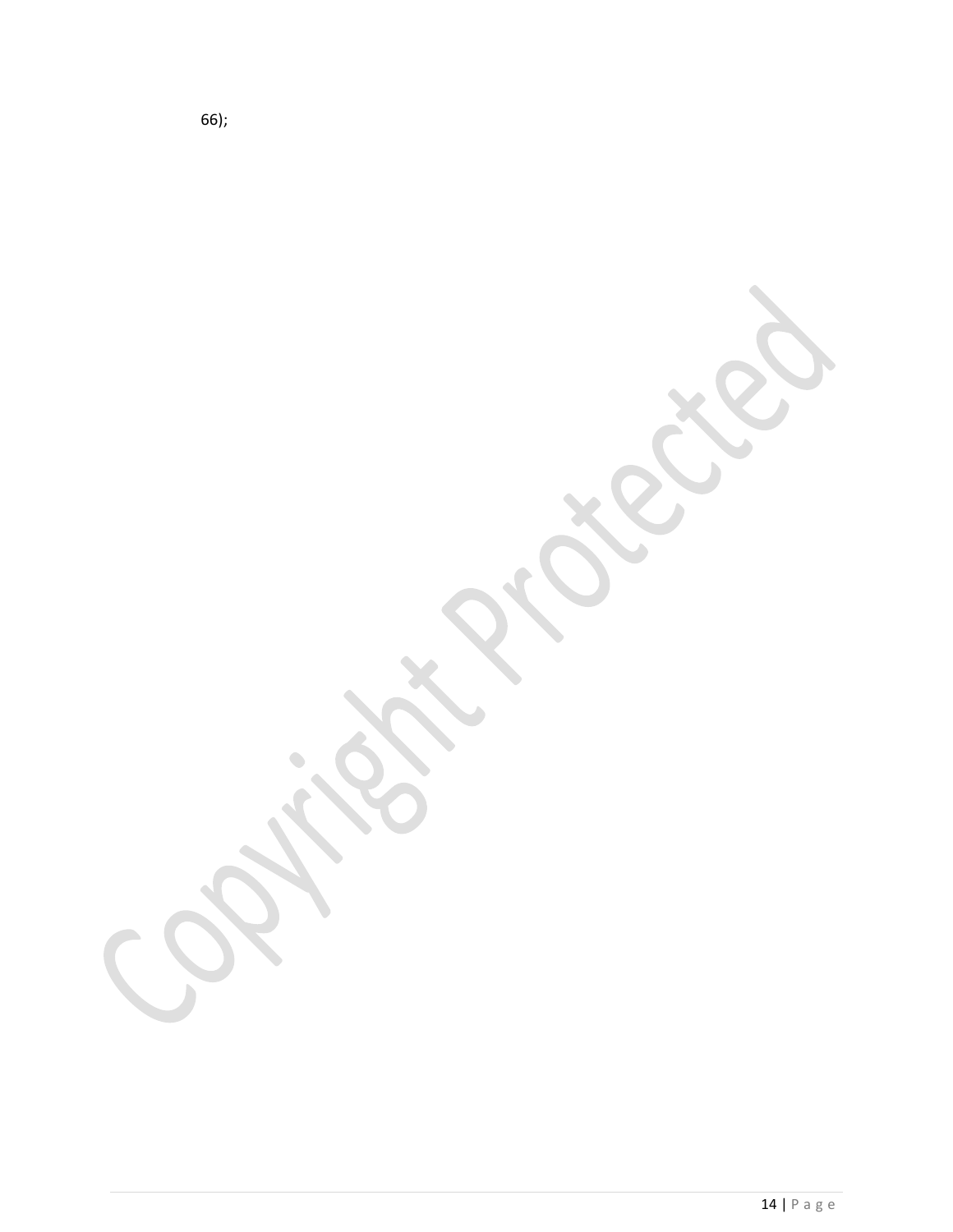- f. mandatory protection of records which would be regarded as privileged in legal proceedings (section 67).
- 12.1.2. The commercial activities (section 68) of a private body, such as Vermeulen & Van Greunen Inc. T/A Highveld Urology, which may include:
	- a. trade secrets of Vermeulen & Van Greunen Inc. T/A Highveld Urology;
	- b. financial, commercial, scientific or technical information which disclosure could likely cause harm to the financial or commercial interests of Vermeulen & Van Greunen Inc. T/A Highveld Urology;
	- c. information which, if disclosed could put Vermeulen & Van Greunen Inc. T/A Highveld Urology at a disadvantage in negotiations or commercial competition;
	- d. a computer program which is owned by Vermeulen & Van Greunen Inc. T/A Highveld Urology, and which is protected by copyright;
	- e. the research information (section 69) of Vermeulen & Van Greunen Inc. T/A Highveld Urology or a third party, if its disclosure

would disclose the identity of Vermeulen & Van Greunen Inc. T/A Highveld Urology, the researcher or the subject matter of the research and would place the research at a serious disadvantage.

- 12.1.3. Requests for information that are clearly frivolous or vexatious, or which involve an unreasonable diversion of resources shall be refused.
- 12.1.4. All requests for information will be assessed on their own merits and in accordance with the applicable legal principles and legislation.
- 12.1.5. If a requested record cannot be found or if the record does not exist, the Information Officer shall, by way of an affidavit or affirmation, notify the requester that it is not possible to give access to the requested record. Such a notice will be regarded as a decision to refuse a request for access to the record concerned for the purpose of the Act. If the record should later be found, the requester shall be given access to the record in the manner stipulated by the requester in the prescribed form, unless the Information Officer refuses access to such record.

#### Vermeulen & Van **REFUSES A REQUEST** Greunen Inc. T/A **Highveld Urology 13. REMEDIES AVAILABLE WHEN**

#### **13.1. Internal Remedies**

Vermeulen & Van Greunen Inc. T/A Highveld Urology does not have internal appeal procedures. The decision made by theInformation Officer is final. Requesters will have to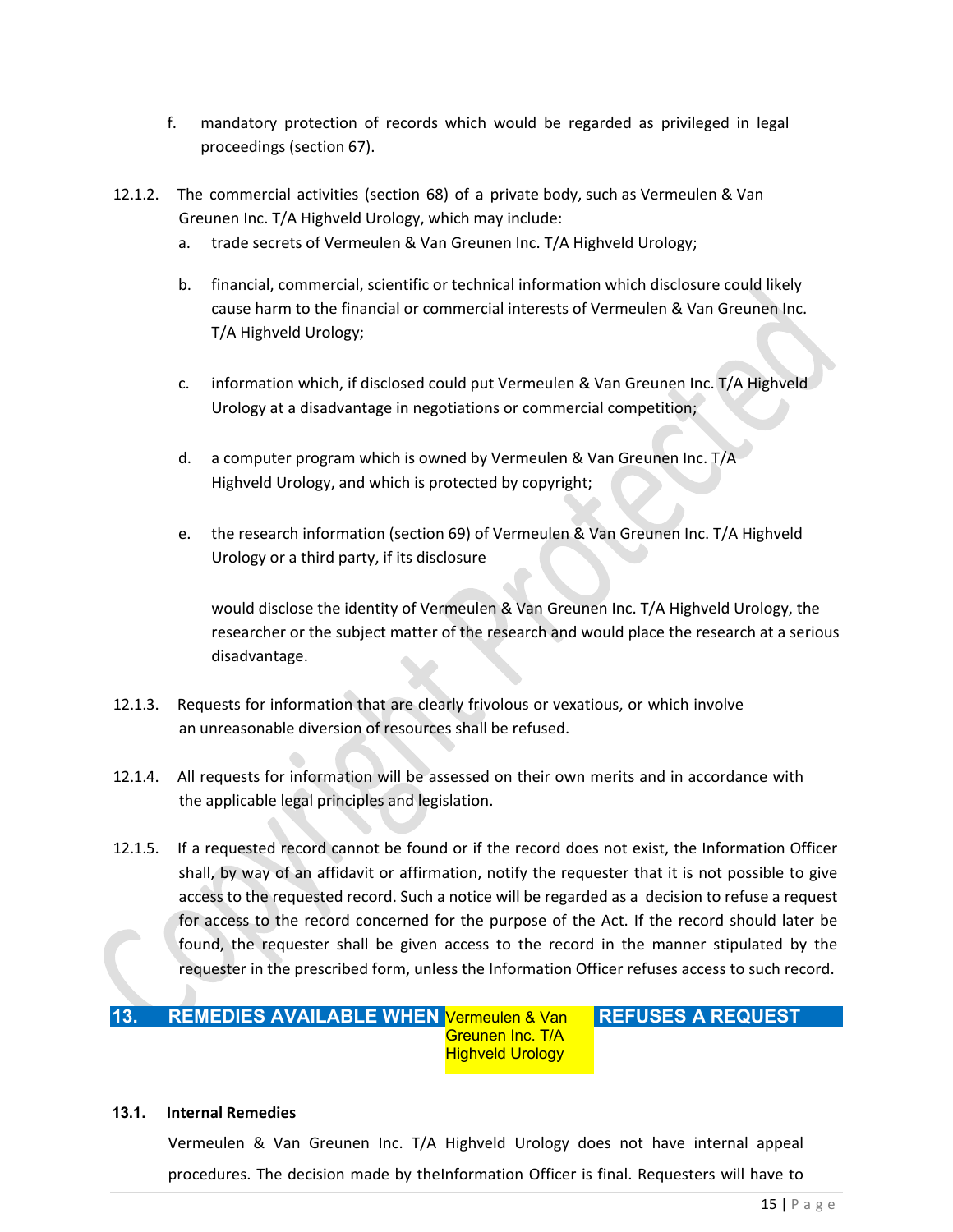exercise such external remedies at theirdisposal if the request for information is refused, and the requestor is not satisfied with theanswer supplied by the Information Officer.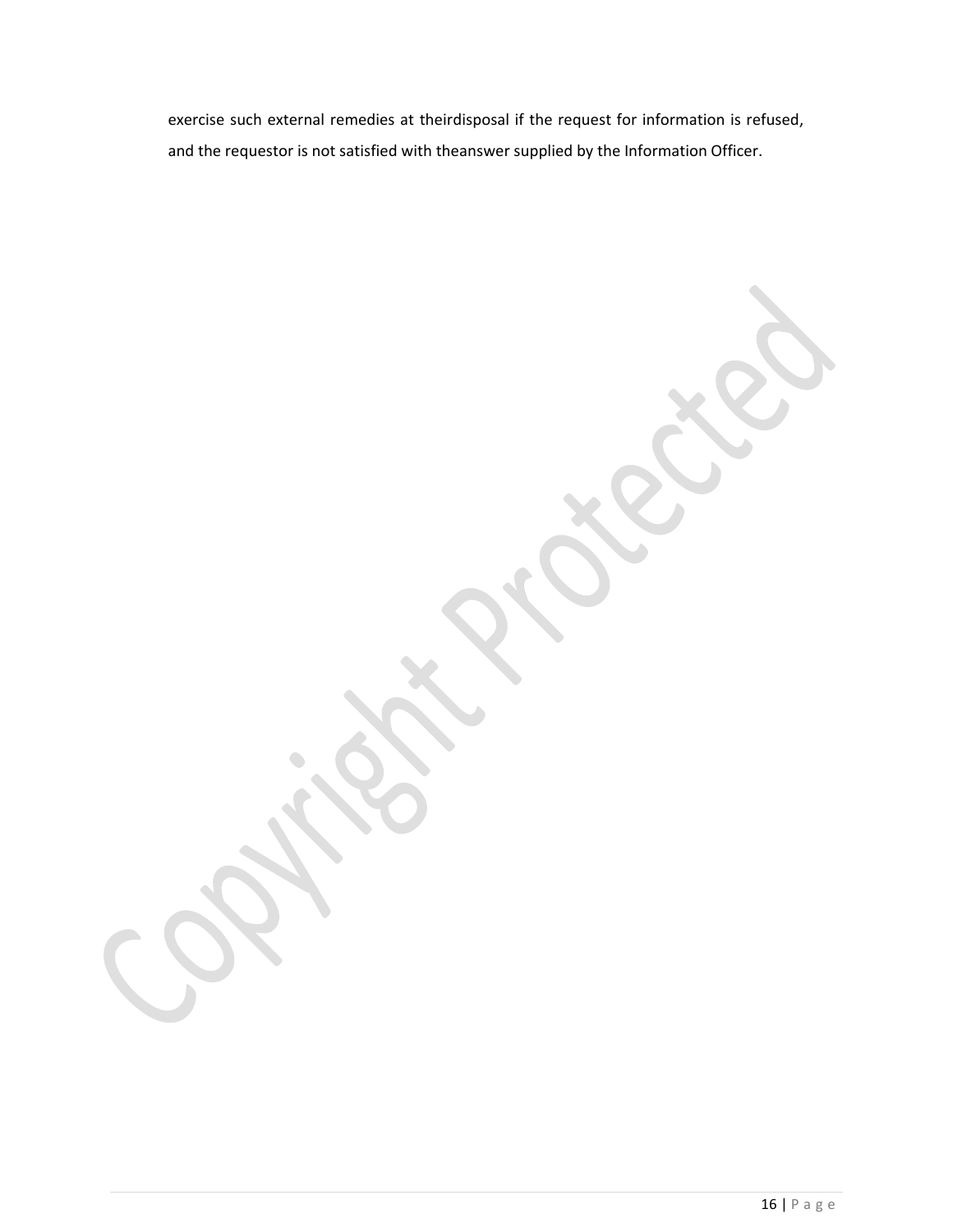### **13.2. External Remedies**

- 13.2.1. A requestor that is dissatisfied with the Information Officer's refusal to disclose information, may within 30 (thirty) days of notification of the decision, may apply to a Court for relief.
- 13.2.2. A third party dissatisfied with the Information Officer's decision to grant a request for information, may within 30 (thirty) days of notification of the decision, apply to a Court for relief.

For purposes of the Act, the Courts that have jurisdiction over these applications are the Constitutional Court, the High Court or another court of similar status and a Magistrate's Court designated by the Minister of Justice and Constitutional Development and which is presided over by a designated Magistrate.

### 14. ACCESS TO RECORDS HELD BY **Vermeulen & Van** Greunen Inc. T/A **Highveld Urology**

### **14.1. Prerequisites for Access by Personal/Other Requester**

- 14.1.1. Records held by Vermeulen & Van Greunen Inc. T/A Highveld Urology may be accessed by requests only once the prerequisite requirements for access have been met.
- 14.1.2. A requester is any person making a request for access to a record of Vermeulen & Van Greunen Inc. T/A Highveld Urology. There are two types of requesters:

### **a. Personal Requester**

- i. A personal requester is a requester who is seeking access to a record containing personal information about the requester.
- ii. Vermeulen & Van Greunen Inc. T/A Highveld Urology will voluntarily provide the requested information, or giveaccess to any record with regard to the requester's personal information. The prescribed fee for reproduction of the information requested will be charged.

#### **b. Other Requester**

- i. This requester (other than a personal requester) is entitled to request access to information on third parties.
- ii. In considering such a request Vermeulen & Van Greunen Inc. T/A Highveld Urology will adhere to the provisions of the Act. Section 71 requires that the Information Officer take all reasonable steps toinform a third party to whom the requested record relates of the request, informinghim/her that he/she may make a written or oral representation to the Information Officer why the request should be refused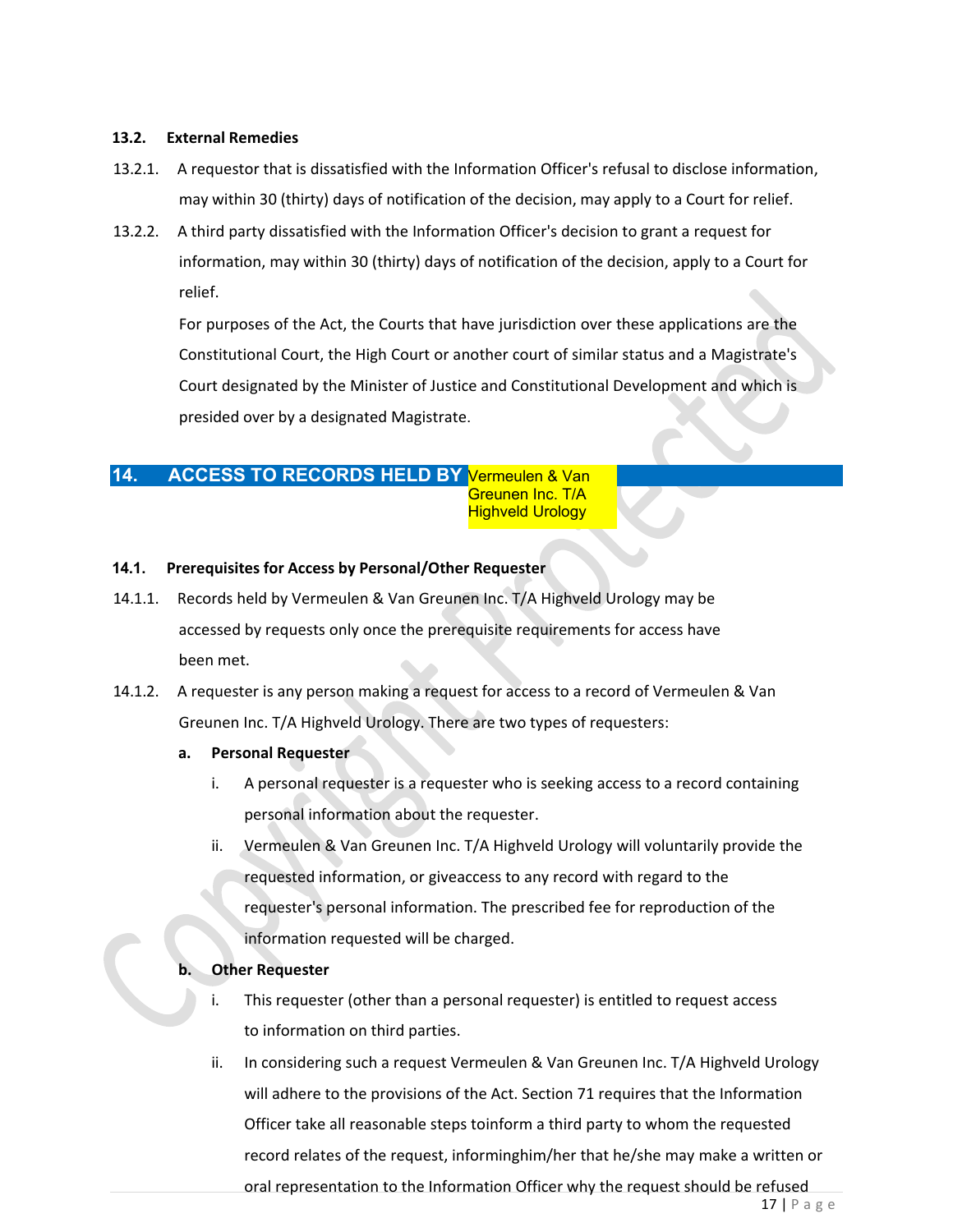or, where required, give written consent for the disclosure of the Information.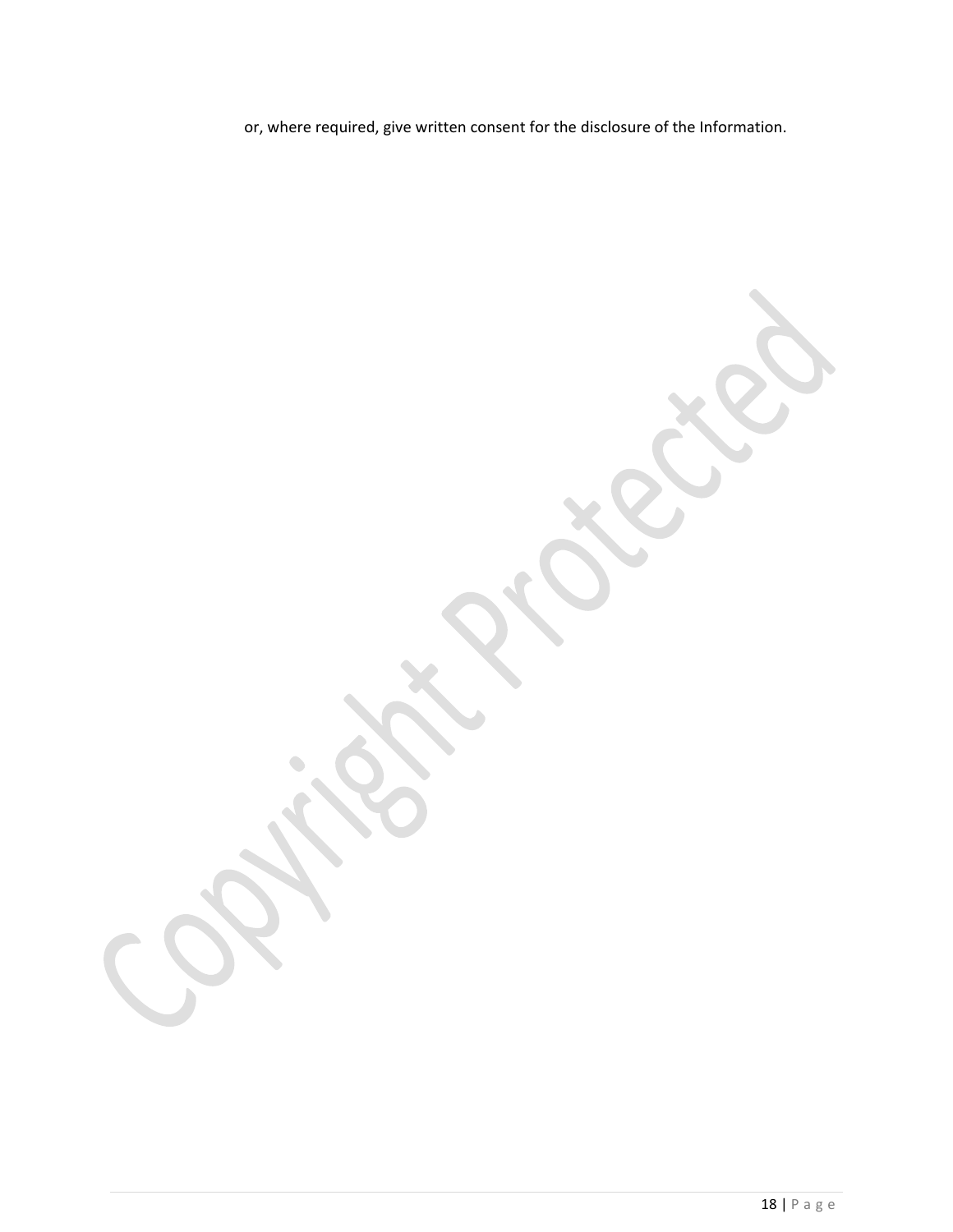Vermeulen & Van Greunen Inc. T/A Highveld Urology is not obliged to voluntarily grant access to such records. The requester must fulfil the prerequisite requirements, in accordance with the requirements of the Act and as stipulated in Chapter 5; Part 3, including the payment ofa request and access fee.

# **15. PRESCRIBED FEES (SECTION 51 (1) (F))**

### **15.1. Fees Provided by the Act**

- 15.1.1. The Act provides for two types of fees, namely:
	- a. A request fee, which is a form of administration fee to be paid by al! requesters except personal requesters, before the request is considered and is not refundable; and
	- b. An access fee, which is paid by all requesters in the event that a request for access is granted. This fee is inclusive of costs involved by the private body in obtaining and preparing a record for delivery to the requester.
- 15.1.2. When the request is received by the Information Officer, such officer shall by notice require the requester, other than a personal requester, to pay the prescribed request fee, before further processing of the request (section 54(1)).
- 15.1.3. If the search for the record has been made and the preparation of the record for disclosure, including arrangement to make it available in the requested form, requires more than the hours prescribed in the regulations for this purpose, the Information Officer shall notify the requester to pay as a deposit the prescribed portion of the access fee which would be payable if the request is granted.
- 15.1.4. The Information Officer shall withhold a record until the requester has paid the fees as indicated below.
- 15.1.5. A requester whose request for access to a record has been granted, must pay an access fee that is calculated to include, where applicable, the request fee, the process fee for reproduction and for search and preparation, and for any time reasonably required in excess of the prescribed hours to search for and prepare the record for disclosure including making arrangements to make it available in the request form.
- 15.1.6. If a deposit has been paid in respect of a request for access, which is refused, then the Information Officer concerned must repay the deposit to the requester.

### **16. REPRODUCTION FEE**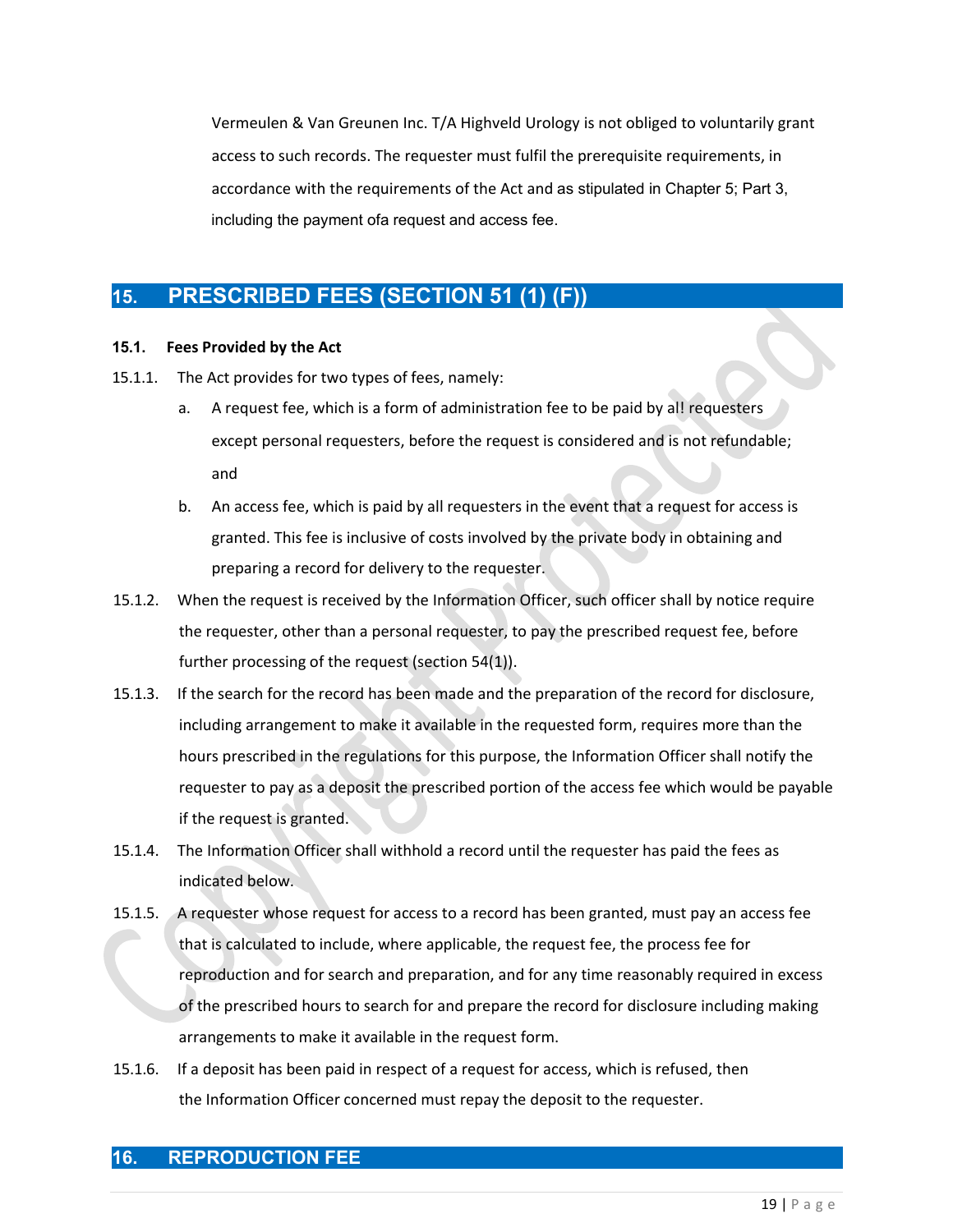16.1. Where Vermeulen & Van Greunen Inc. T/A Highveld Urology has voluntarily provided the Minister with a list of categories of records that will automatically be made available to any person requesting access thereto, theonly charge that may be levied for obtaining such records, will be a fee for reproduction of therecord in question.

| <b>Reproduction of Information Fees</b>                                   | Fees to be<br><b>Charged</b> |
|---------------------------------------------------------------------------|------------------------------|
| Information in an A-4 size page photocopy or part thereof                 | R I, 10                      |
| A printed copy of an A4-size page or part thereof                         | R 0,75                       |
| A copy in computer-readable format, for example:<br>Compact disc          | R 70,00                      |
| A transcription of visual images, in an A4-size page or<br>part thereof   | R 40,00                      |
| A copy of visual images                                                   | R 60,00                      |
| A transcription of an audio record for an A4-size page or<br>part thereof | R 20,00                      |
| A copy of an audio record                                                 | R 30,00                      |

### 16.2. **Request Fees**

Where a requester submits a request for access to information held by an institution on a person

other than the requester himself/herself, a request fee in the amount of R50,00 is payable upfront

before the institution will further process the request received.

### 16.3. **Access Fees**

Ď.

16.3.1. An access fee is payable in all instances where a request for access to information is granted, except in those instances where payment of an access fee is specially excluded in terms of the Act or an exclusion is determined by the Minister in terms of section 54(8).

The applicable access fees which will be payable are:

| <b>Access of Information Fees</b>                                               | Fees to be<br>Charged |
|---------------------------------------------------------------------------------|-----------------------|
| Information in an A-4 size page photocopy or part thereof                       | R 1,10                |
| A printed copy of an A4-size page or part thereof                               | R 0,75                |
| A copy in computer-readable format, for example:<br>Stiffy disc<br>Compact disc | R 7,50<br>R 70,00     |
| A transcription of visual images, in an A4-size page or<br>part thereof         | R40,00                |
| A copy of visual images                                                         | R 60,00               |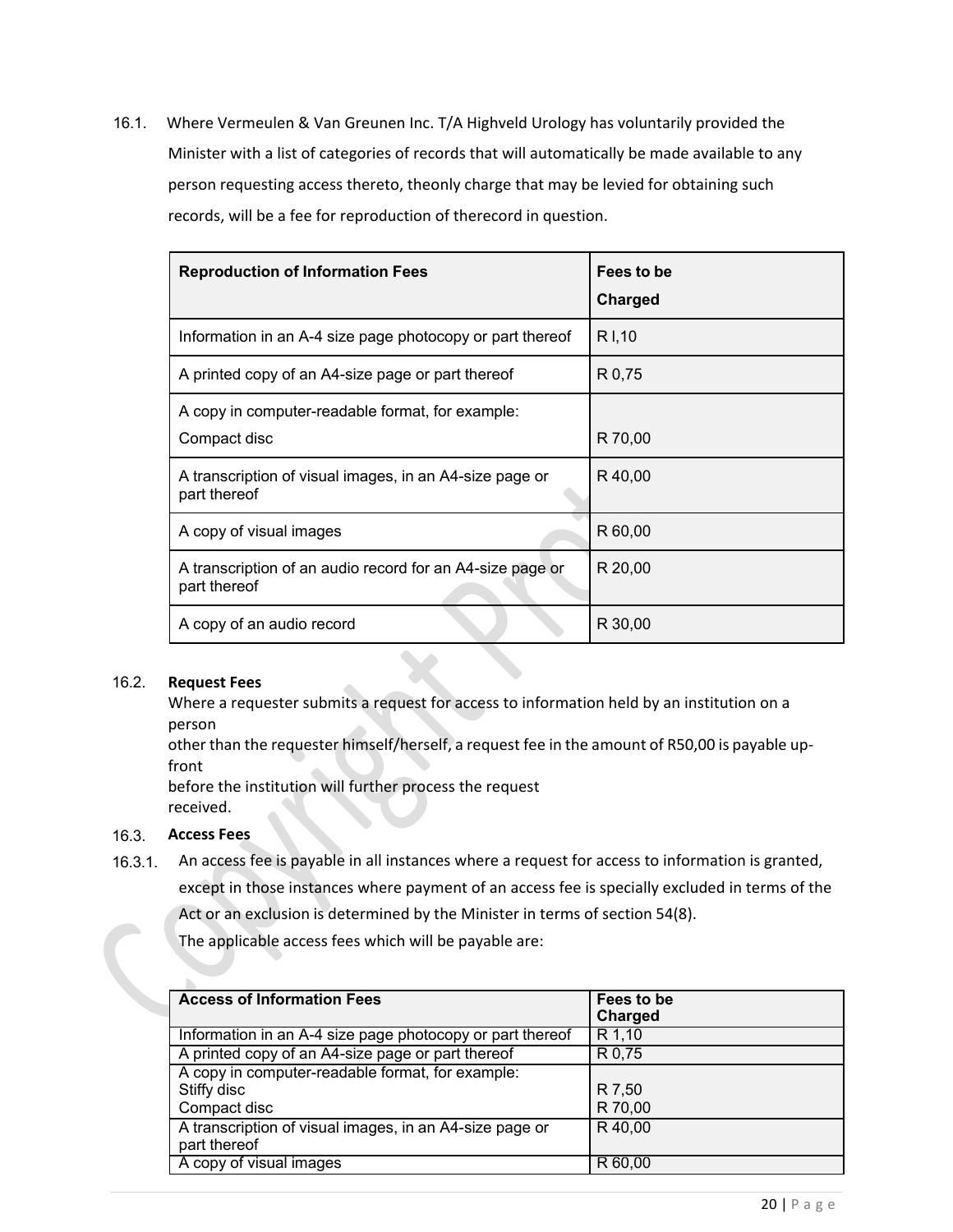| I A transcription of an audio record for an A4-size page or<br>part thereof                   | IR 20.00 |
|-----------------------------------------------------------------------------------------------|----------|
| A copy of an audio record<br>*Per hour or part of an hour reasonably required for such<br>sea | R 30,00* |

Where a copy of a record needs to be posted the actual postal fee is payable.

### **16.4. DEPOSITS**

16.4.1. Where the institution receives a request for access to information held on a person other than the requester himself/herself and the Information Officer upon receipt of the request is of the opinion that the preparation of the required record of disclosure will take more than 6 (six) hours, a deposit is payable by the requester.

16.4.2. The amount of the deposit is equal to 1/3 (one third) of the amount of the applicable access fee.

### 16.5. **Collection Fees**

- 16.5.1. The initial "request fee" of R50,00 should be deposited into the bank account below and a copy of the deposit slip, application form and other correspondence / documents, forwarded to the Information Officer via fax.
- 16.5.2. The officer will collect the initial "request fee" of applications received directly by the Information Officer via email.
- 16.5.3. All fees are subject to change as allowed for in the Act and as a consequence such escalations may not always be immediately available at the time of the request being made. Requesters shall be informed of any changes in the fees prior to making a payment.

# **17. DECISION**

### 17.1. **Time Allowed to Institution**

- 17.1.1. Vermeulen & Van Greunen Inc. T/A Highveld Urology will, within 30 (thirty) days of receipt of the request, decide whether to grant or decline the request and give notice with reasons (if required) to that effect.
- 17.1.2. The 30 (thirty) day period within which Vermeulen & Van Greunen Inc. T/A Highveld Urology has to decide whether to grant or refuse the request, may be extended for a further period of not more than (30) thirty days if the request is for a large number of information, or the request requires a search for information held at another office of Vermeulen & Van Greunen Inc. T/A Highveld Urology and the information cannot reasonably be obtained within the original 30 (thirty) day period.
- 17.1.3. Vermeulen & Van Greunen Inc. T/A Highveld Urology will notify the requester in writing should an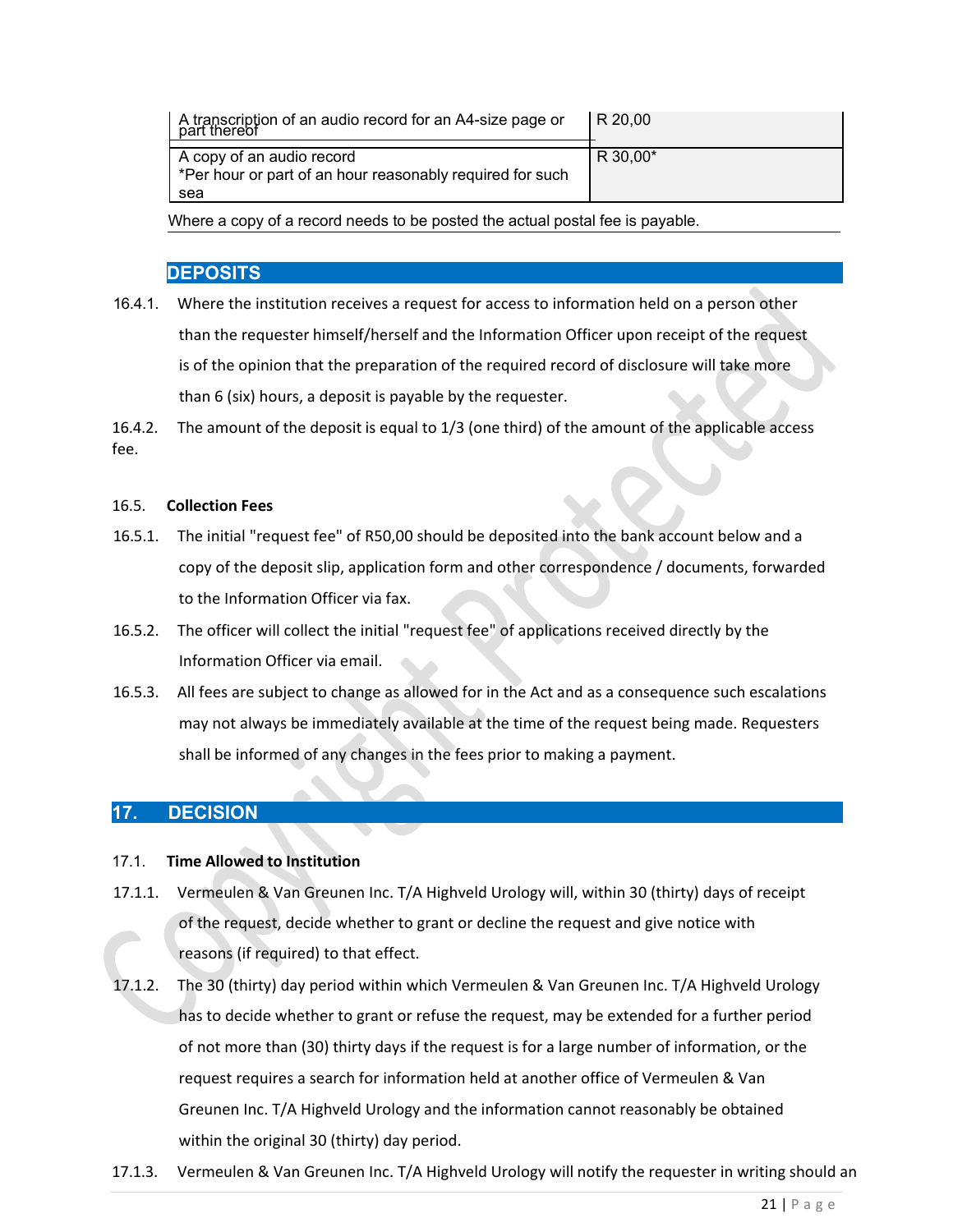extension be sought.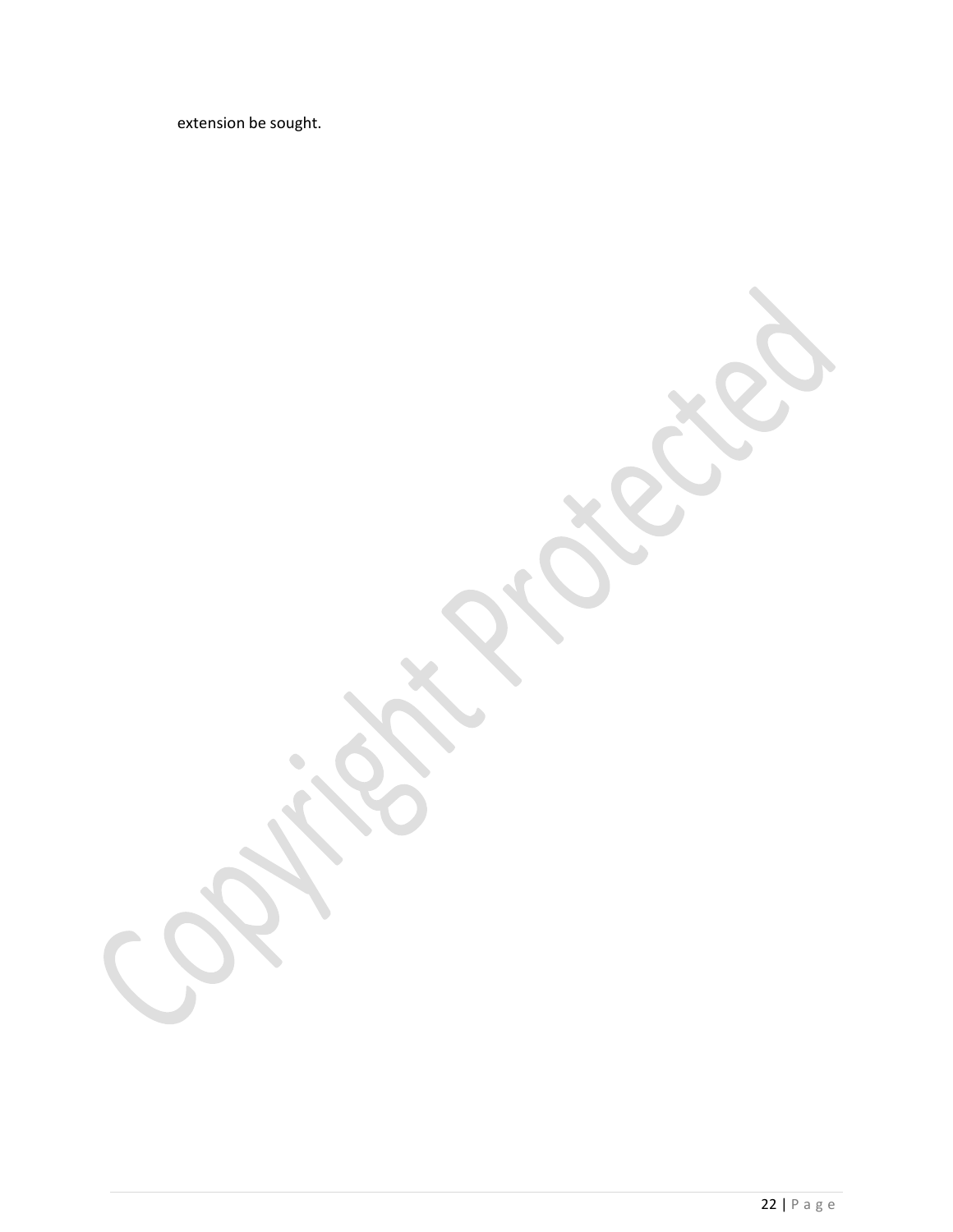This Manual is for informative and educational purposes only and will be governed by and construed in accordance with the laws of South Africa, without regard to its conflicts of law provisions. If for any reason, any provision of this Manual is found incorrect or inaccurate, that provision shall be enforced to the maximum extent permissible so as to affect the intent of the parties as reflected in that provision, and the remainder of the Manual shall continue in full force and effect. The section titles used in this Manual are purely for convenience and carry with them no legal or contractual effect. No Legal Advice or Attorney-Client Relationship is created by this Manual between the Author and the User.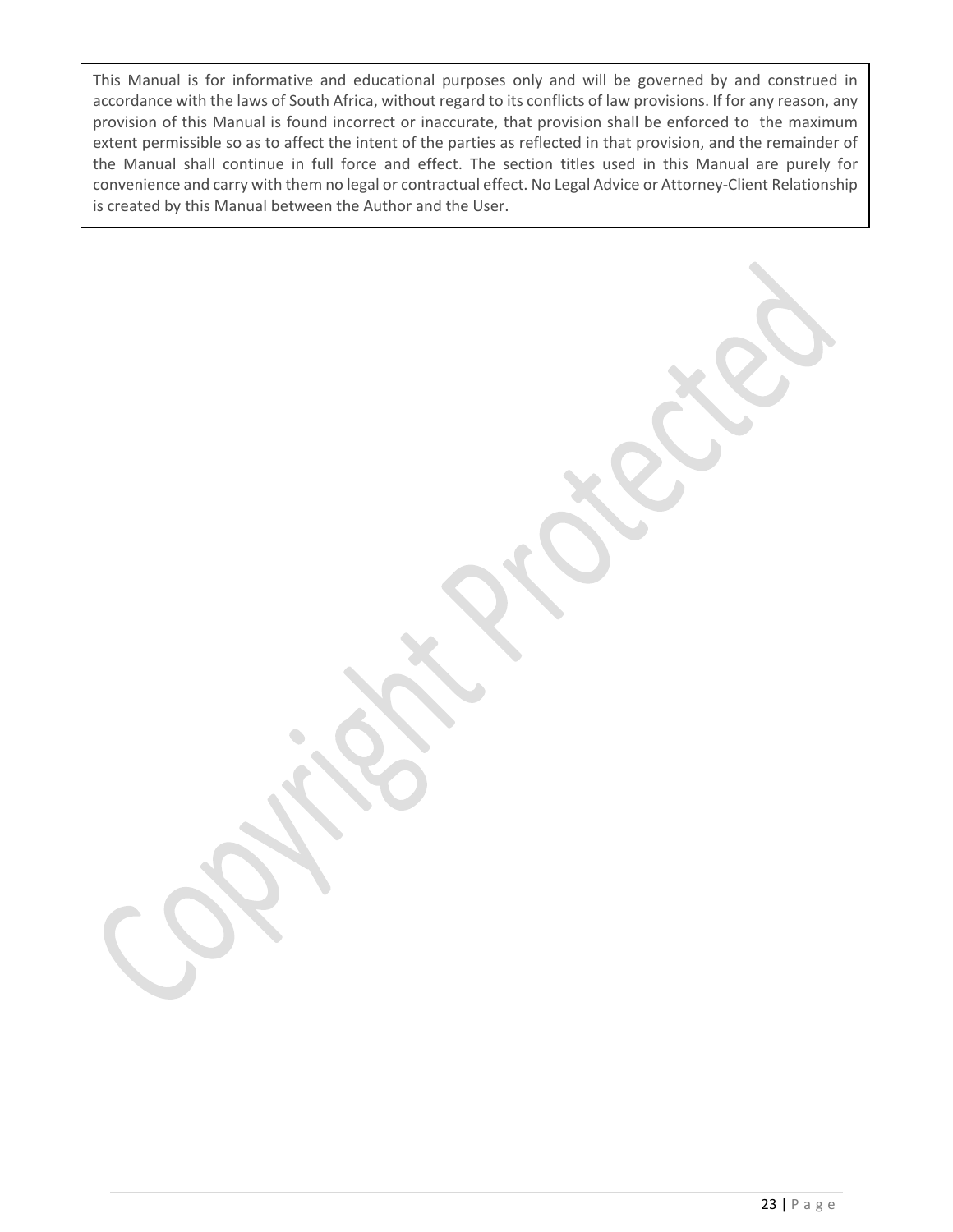# **APPENDIX 1: ACCESS REQUEST FORM**



J752

### REPUBLIC OF SOUTH AFRICA

## FORM C

### REQUEST FOR ACCESS TO RECORD OF PRIVATE BODY

(Section 53(1) of the Promotion of Access to Information Act, 2000 (Act No. 2 of 2000))

[Regulation 10]

A. Particulars of private body

The Head:

B. Particulars of person requesting access to the record

(a)The particulars of the person who requests access to the record must be given below.

(b) The address and/or fax number in the Republic to which the information is to be sent must be given.

(c) Proof of the capacity in which the request is made, if applicable, must be attached.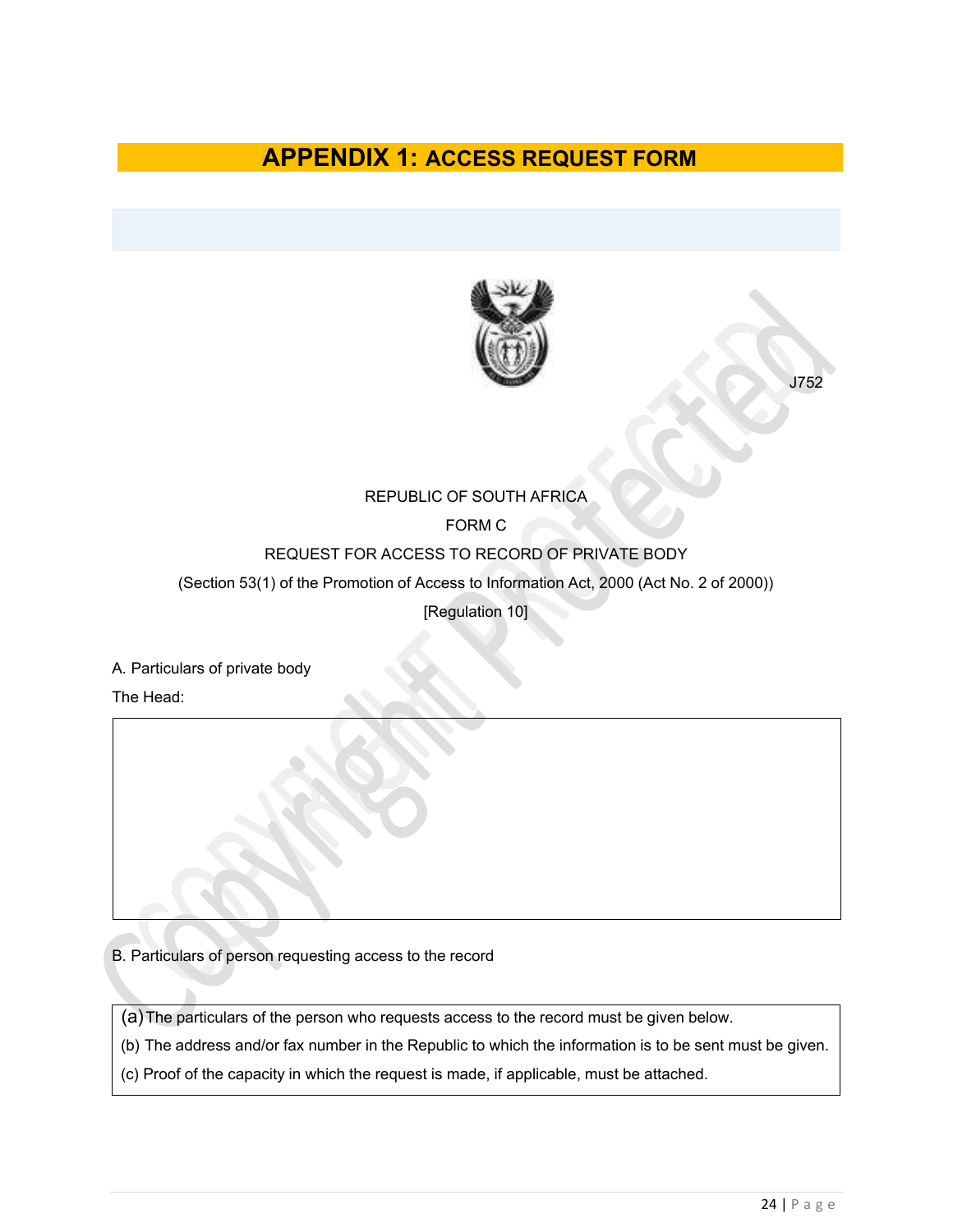### Full names and surname:

Identity number:

Postal address:

| Telephone number: \ |  | ∶number:<br>. Fax |  |
|---------------------|--|-------------------|--|
| E-mail address:     |  |                   |  |

Capacity in which request is made, when made on behalf of another person:

C. Particulars of person on whose behalf request is made

This section must be completed ONLY if a request for information is made on behalf of another person

| Full names and surname: |  |  |  |  |  |  |  |
|-------------------------|--|--|--|--|--|--|--|
| Identity number:        |  |  |  |  |  |  |  |

### D. Particulars of record

(a) Provide full particulars of the record to which access is requested, including the reference number if that is known to you, to enable the record to be located.

(b) If the provided space is inadequate, please continue on a separate folio and attach it to this form. The requester must sign all the additional folios.

1. Description of record or relevant part of the record: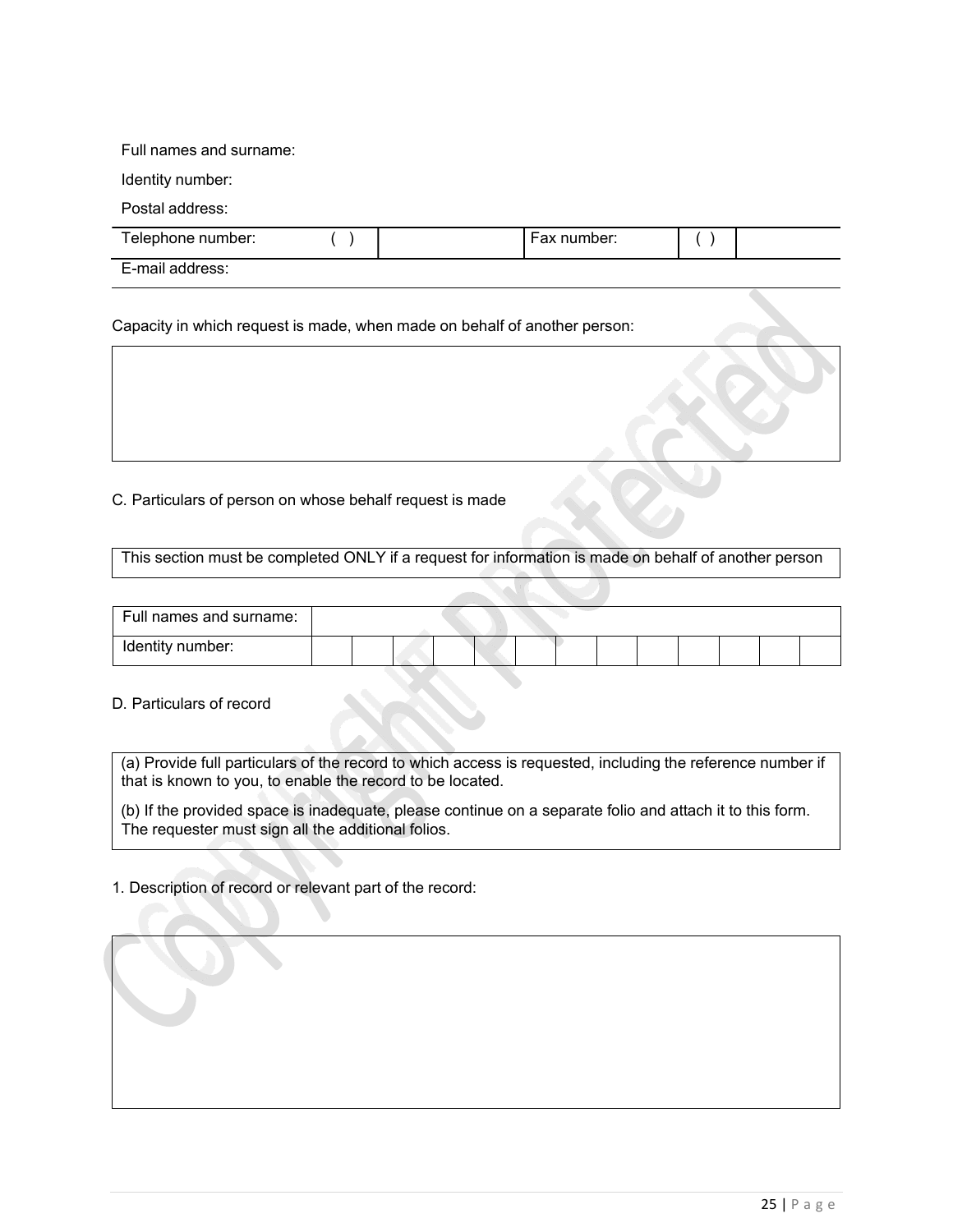2. Reference number, if available:

### 3. Any further particulars of record:

### E. Fees

(a) A request for access to a record, other than a record containing personal information about yourself, will be processed only after a request fee has been paid.

(b) You will be notified of the amount required to be paid as the request fee.

(c) The fee payable for access to a record depends on the form in which access is required and the reasonable time required to search for and prepare a record.

(d) If you qualify for exemption of the payment of any fee, please state the reason for exemption.

Reason for exemption from payment of fees: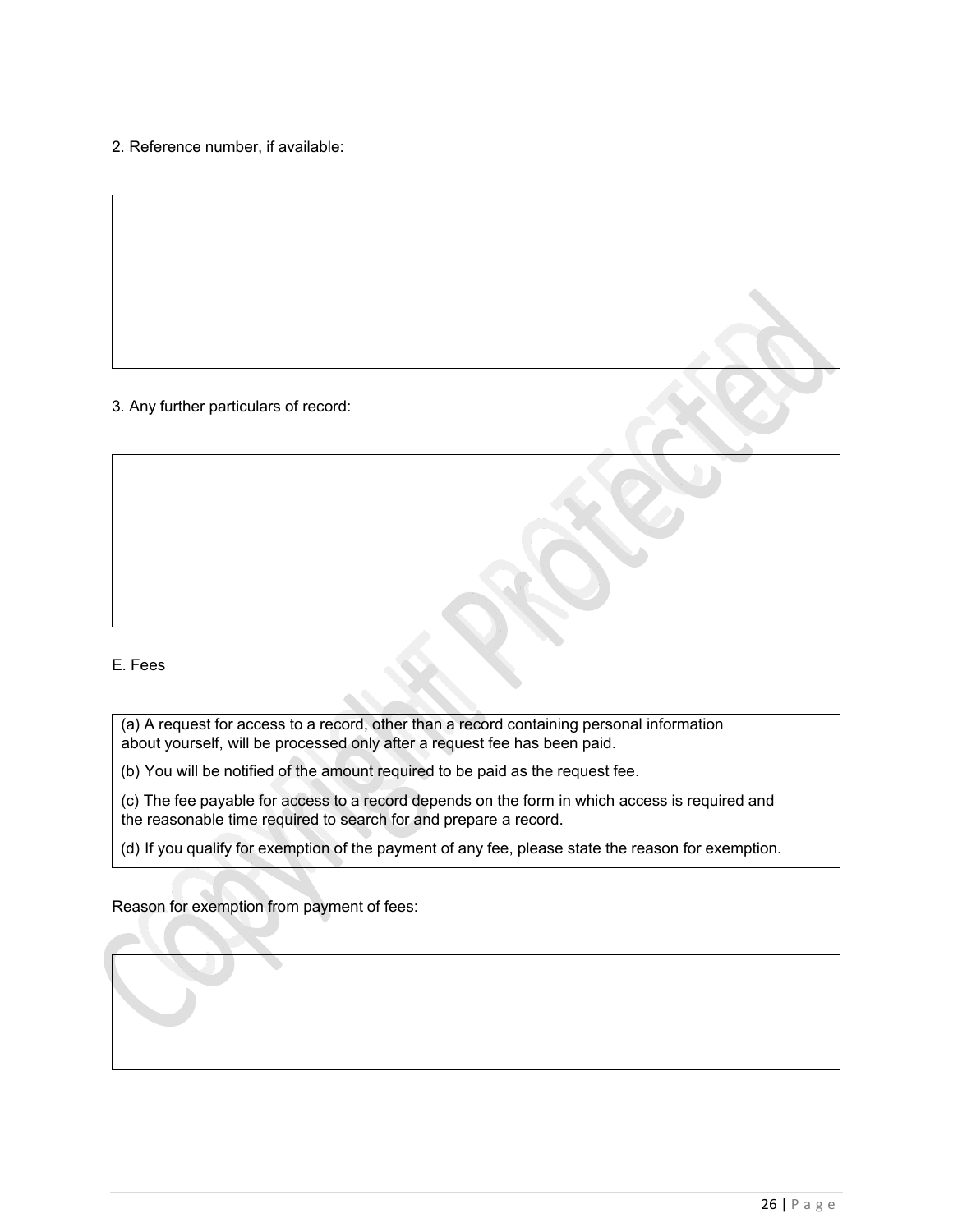### F. Form of access to record

If you are prevented by a disability to read, view or listen to the record in the form of access provided for in 1 to 4 below, state your disability and indicate in which form the record is required.

| Disability:                                                                                                                                    |                                                                                                                               |  | Form in which record is required:                                                                 |  |  |  |  |  |
|------------------------------------------------------------------------------------------------------------------------------------------------|-------------------------------------------------------------------------------------------------------------------------------|--|---------------------------------------------------------------------------------------------------|--|--|--|--|--|
|                                                                                                                                                |                                                                                                                               |  |                                                                                                   |  |  |  |  |  |
|                                                                                                                                                | Mark the appropriate box with an X.                                                                                           |  |                                                                                                   |  |  |  |  |  |
| NOTES:                                                                                                                                         |                                                                                                                               |  |                                                                                                   |  |  |  |  |  |
|                                                                                                                                                | (a) Compliance with your request for access in the specified form may depend on the form in which<br>the record is available. |  |                                                                                                   |  |  |  |  |  |
|                                                                                                                                                | be informed if access will be granted in another form.                                                                        |  | (b) Access in the form requested may be refused in certain circumstances. In such a case you will |  |  |  |  |  |
|                                                                                                                                                | which access is requested.                                                                                                    |  | (c) The fee payable for access to the record, if any, will be determined partly by the form in    |  |  |  |  |  |
|                                                                                                                                                |                                                                                                                               |  |                                                                                                   |  |  |  |  |  |
|                                                                                                                                                | 1. If the record is in written or printed form:                                                                               |  |                                                                                                   |  |  |  |  |  |
|                                                                                                                                                | copy of record*                                                                                                               |  | inspection of record                                                                              |  |  |  |  |  |
| 2. If record consists of visual images - (this includes photographs, slides, video recordings, computer-<br>generated images, sketches, etc.): |                                                                                                                               |  |                                                                                                   |  |  |  |  |  |

| view the images                                 | copy of the images*                                                                      | transcription of<br>the images*                                   |
|-------------------------------------------------|------------------------------------------------------------------------------------------|-------------------------------------------------------------------|
|                                                 | 3. If record consists of recorded words or information which can be reproduced in sound: |                                                                   |
| listen to the<br>soundtrack (audio<br>cassette) | transcription of<br>soundtrack* (written<br>or printed document)                         |                                                                   |
|                                                 | 4. If record is held on computer or in an electronic or machine-readable form:           |                                                                   |
| printed copy of<br>record*                      | printed copy of<br>information derived<br>from the record*                               | copy in computer<br>readable form*<br>(stiffy or compact<br>disc) |